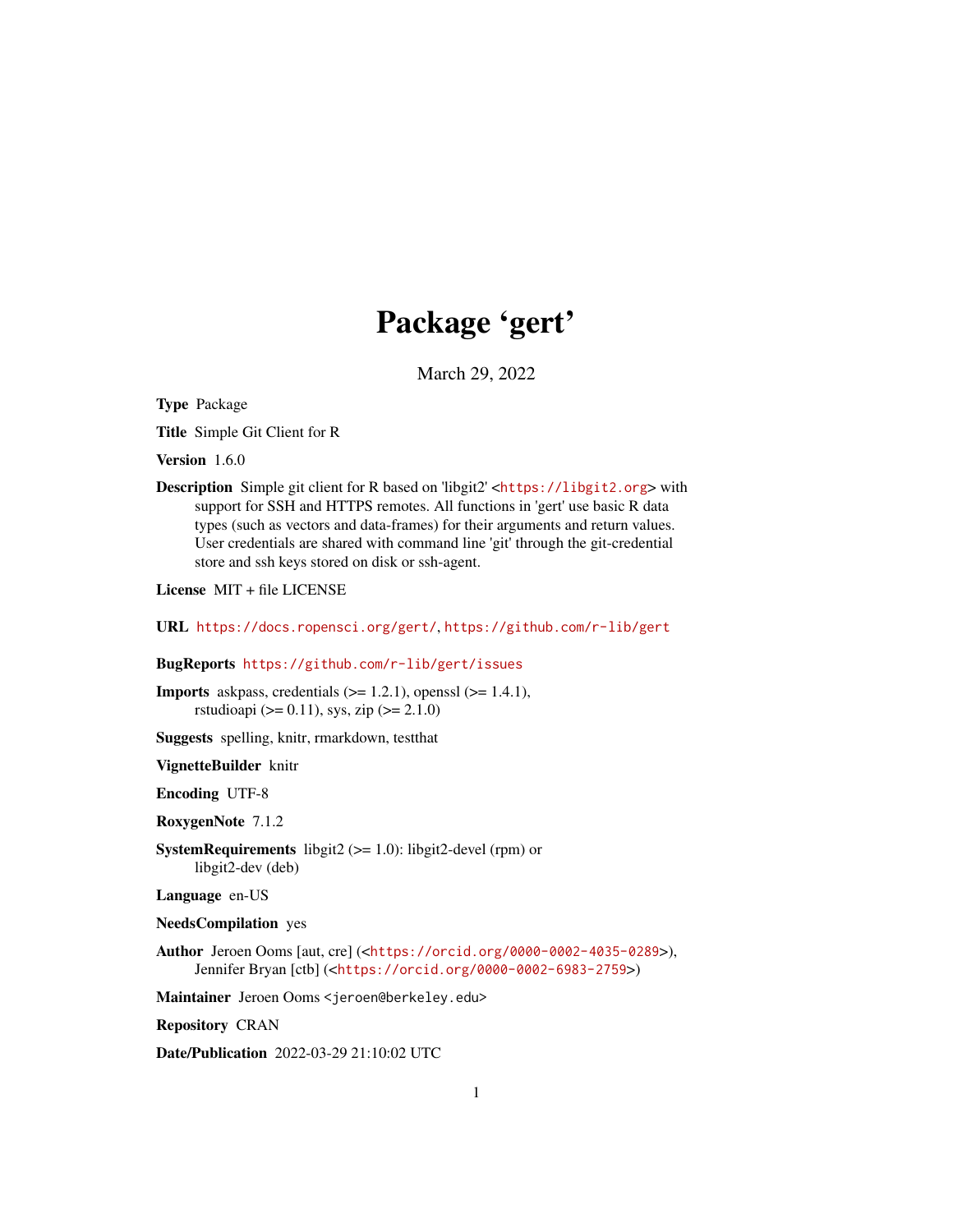# <span id="page-1-0"></span>R topics documented:

|       |                                                                                                          | $\overline{2}$ |
|-------|----------------------------------------------------------------------------------------------------------|----------------|
|       |                                                                                                          | $\overline{3}$ |
|       | git checkout pull request $\ldots \ldots \ldots \ldots \ldots \ldots \ldots \ldots \ldots \ldots \ldots$ | $\overline{4}$ |
|       |                                                                                                          | $\overline{4}$ |
|       |                                                                                                          | -6             |
|       |                                                                                                          | - 8            |
|       |                                                                                                          |                |
|       |                                                                                                          |                |
|       |                                                                                                          |                |
|       |                                                                                                          |                |
|       |                                                                                                          |                |
|       |                                                                                                          |                |
|       |                                                                                                          |                |
|       |                                                                                                          |                |
|       |                                                                                                          |                |
|       |                                                                                                          |                |
|       |                                                                                                          |                |
|       |                                                                                                          |                |
| Index |                                                                                                          | 22             |

<span id="page-1-1"></span>git\_archive *Git Archive*

# Description

Exports the files in your repository to a zip file that is returned by the function.

# Usage

```
git_archive_zip(file = NULL, repo = ".")
```
# Arguments

| file | name of the output zip file. Default is returned by the function                                                                                                                                                                                              |
|------|---------------------------------------------------------------------------------------------------------------------------------------------------------------------------------------------------------------------------------------------------------------|
| repo | The path to the git repository. If the directory is not a repository, parent direc-<br>tories are considered (see git find). To disable this search, provide the filepath<br>protected with $I()$ . When using this parameter, always explicitly call by name |
|      | $(i.e.$ repo = $)$ because future versions of gert may have additional parameters.                                                                                                                                                                            |

# Value

path to the zip file that was created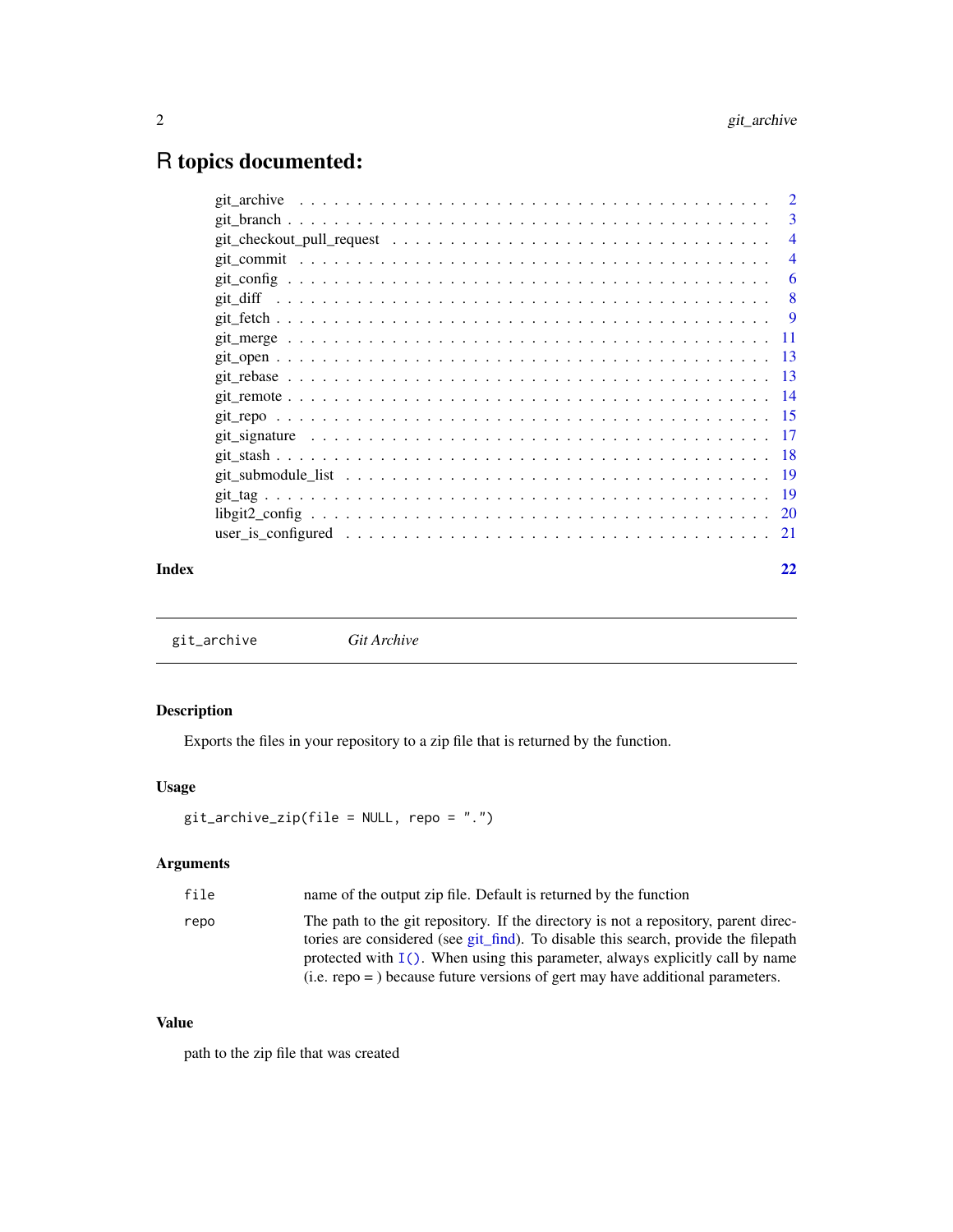# <span id="page-2-0"></span>git\_branch 3

# See Also

```
Other git: git_branch(), git_commit(), git_config(), git_diff(), git_fetch(), git_merge(),
git_rebase(), git_remote, git_repo, git_signature(), git_stash, git_tag
```

```
git_branch Git Branch
```
#### <span id="page-2-2"></span>Description

Create, list, and checkout branches.

#### Usage

```
git_branch(repo = ".")
git_branch_list(local = NULL, repo = ".")
git_branch_checkout(branch, force = FALSE, orphan = FALSE, repo = ".")
git_branch_create(branch, ref = "HEAD", checkout = TRUE, repo = ".")
git_branch_delete(branch, repo = ".")
git_branch_move(branch, new_branch, force = FALSE, repo = ".")
git_branch_fast_forward(ref, repo = ".")
git_branch_set_upstream(upstream, branch = git_branch(repo), repo = ".")
git_branch_exists(branch, local = TRUE, repo = ".")
```
#### Arguments

| repo       | The path to the git repository. If the directory is not a repository, parent direc-<br>tories are considered (see git_find). To disable this search, provide the filepath<br>protected with $I()$ . When using this parameter, always explicitly call by name<br>$(i.e.$ repo = $)$ because future versions of gert may have additional parameters. |
|------------|-----------------------------------------------------------------------------------------------------------------------------------------------------------------------------------------------------------------------------------------------------------------------------------------------------------------------------------------------------|
| local      | set TRUE to only check for local branches, FALSE to check for remote branches.<br>Use NULL to return all branches.                                                                                                                                                                                                                                  |
| branch     | name of branch to check out                                                                                                                                                                                                                                                                                                                         |
| force      | ignore conflicts and overwrite modified files                                                                                                                                                                                                                                                                                                       |
| orphan     | if branch does not exist, checkout unborn branch                                                                                                                                                                                                                                                                                                    |
| ref        | string with a branch/tag/commit                                                                                                                                                                                                                                                                                                                     |
| checkout   | move HEAD to the newly created branch                                                                                                                                                                                                                                                                                                               |
| new branch | target name of the branch once the move is performed; this name is validated for<br>consistency.                                                                                                                                                                                                                                                    |
| upstream   | remote branch from git_branch_list, for example "origin/master"                                                                                                                                                                                                                                                                                     |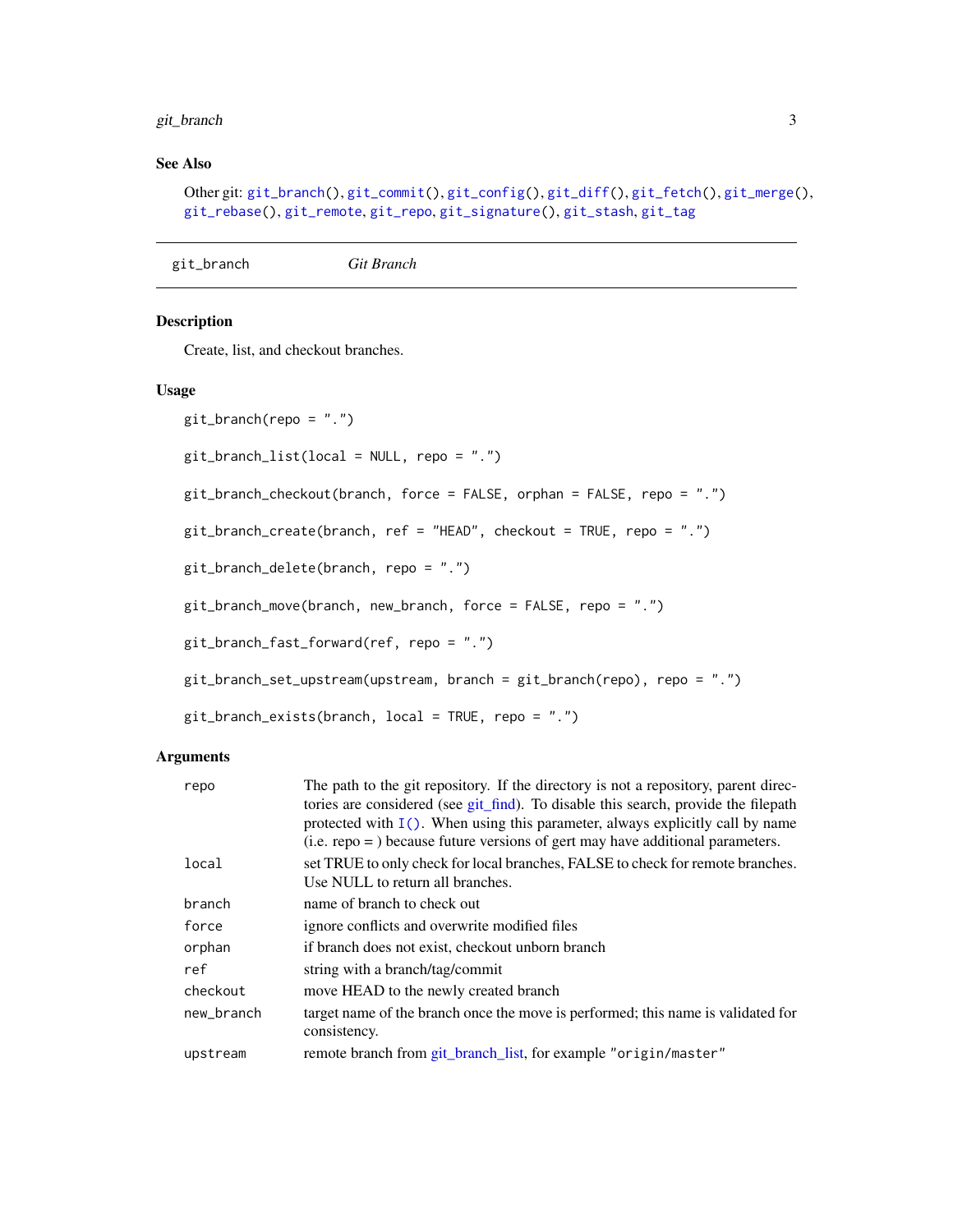# <span id="page-3-0"></span>See Also

```
Other git: git_archive, git_commit(), git_config(), git_diff(), git_fetch(), git_merge(),
git_rebase(), git_remote, git_repo, git_signature(), git_stash, git_tag
```

```
git_checkout_pull_request
```

```
GitHub Wrappers
```
# Description

Fetch and checkout pull requests.

#### Usage

```
git_checkout_pull_request(pr = 1, remote = NULL, repo = ".")
git_fetch_pull_requests(pr = "*", remote = NULL, repo = ".")
```
#### Arguments

| pr     | number with PR to fetch or check out. Use "*" to fetch all pull requests.                                                                                                                                                                                                                                                                           |
|--------|-----------------------------------------------------------------------------------------------------------------------------------------------------------------------------------------------------------------------------------------------------------------------------------------------------------------------------------------------------|
| remote | Optional. Name of a remote listed in $git$ <sub>remote</sub> list(). If unspecified and<br>the current branch is already tracking branch a remote branch, that remote is<br>honored. Otherwise, defaults to origin.                                                                                                                                 |
| repo   | The path to the git repository. If the directory is not a repository, parent direc-<br>tories are considered (see git_find). To disable this search, provide the filepath<br>protected with $I()$ . When using this parameter, always explicitly call by name<br>$(i.e.$ repo = $)$ because future versions of gert may have additional parameters. |

### Details

By default git\_fetch\_pull\_requests will download all PR branches. To remove these again simply use git\_fetch(prune = TRUE).

<span id="page-3-1"></span>

| git_commit | Stage and commit changes |  |
|------------|--------------------------|--|
|            |                          |  |

#### **Description**

To commit changes, start by *staging* the files to be included in the commit using git\_add() or git\_rm(). Use git\_status() to see an overview of staged and unstaged changes, and finally git\_commit() creates a new commit with currently staged files.

git\_commit\_all() is a convenience function that automatically stages and commits all modified files. Note that git\_commit\_all() does **not** add new, untracked files to the repository. You need to make an explicit call to git\_add() to start tracking new files.

git\_log() shows the most recent commits and git\_ls() lists all the files that are being tracked in the repository. git\_stat\_files()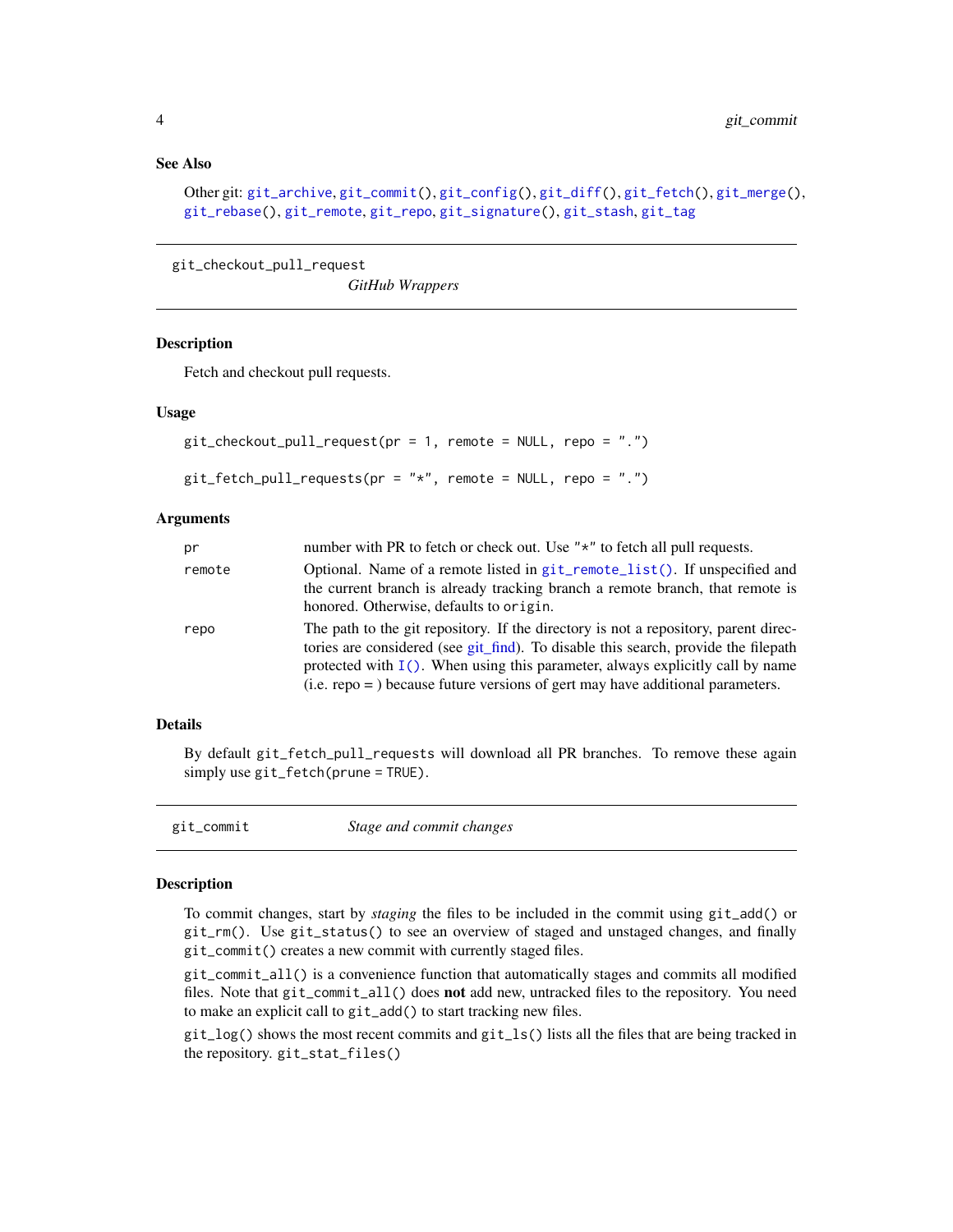# <span id="page-4-0"></span>git\_commit 5

# Usage

```
git_commit(message, author = NULL, committer = NULL, repo = ".")
git_{\text{com}}/ all(message, author = NULL, committer = NULL, repo = ".")
git_commit_info(ref = "HEAD", repo = ".")
git_commit_id(ref = "HEAD", repo = ".")
git_commit_descendant_of(ancestor, ref = "HEAD", repo = ".")
git_add(files, force = FALSE, repo = ".")
git_rm(files, repo = ".")
git_status(staged = NULL, repo = ".")
git_conflicts(repo = ".")
git_ls(repo = "."')git_log(ref = "HEAD", max = 100, after = NULL, repo = ".")git_stat_files(files, ref = "HEAD", repo = ".")
```
# Arguments

| message   | a commit message                                                                                                                                                                                                                                                                                                                                    |
|-----------|-----------------------------------------------------------------------------------------------------------------------------------------------------------------------------------------------------------------------------------------------------------------------------------------------------------------------------------------------------|
| author    | A git_signature value, default is git_signature_default().                                                                                                                                                                                                                                                                                          |
| committer | A git_signature value, default is same as author                                                                                                                                                                                                                                                                                                    |
| repo      | The path to the git repository. If the directory is not a repository, parent direc-<br>tories are considered (see git_find). To disable this search, provide the filepath<br>protected with $I()$ . When using this parameter, always explicitly call by name<br>$(i.e.$ repo = $)$ because future versions of gert may have additional parameters. |
| ref       | revision string with a branch/tag/commit value                                                                                                                                                                                                                                                                                                      |
| ancestor  | a reference to a potential ancestor commit                                                                                                                                                                                                                                                                                                          |
| files     | vector of paths relative to the git root directory. Use "." to stage all changed<br>files.                                                                                                                                                                                                                                                          |
| force     | add files even if in gitignore                                                                                                                                                                                                                                                                                                                      |
| staged    | return only staged (TRUE) or unstaged files (FALSE). Use NULL or NA to show<br>both (default).                                                                                                                                                                                                                                                      |
| max       | lookup at most latest n parent commits                                                                                                                                                                                                                                                                                                              |
| after     | date or timestamp: only include commits starting this date                                                                                                                                                                                                                                                                                          |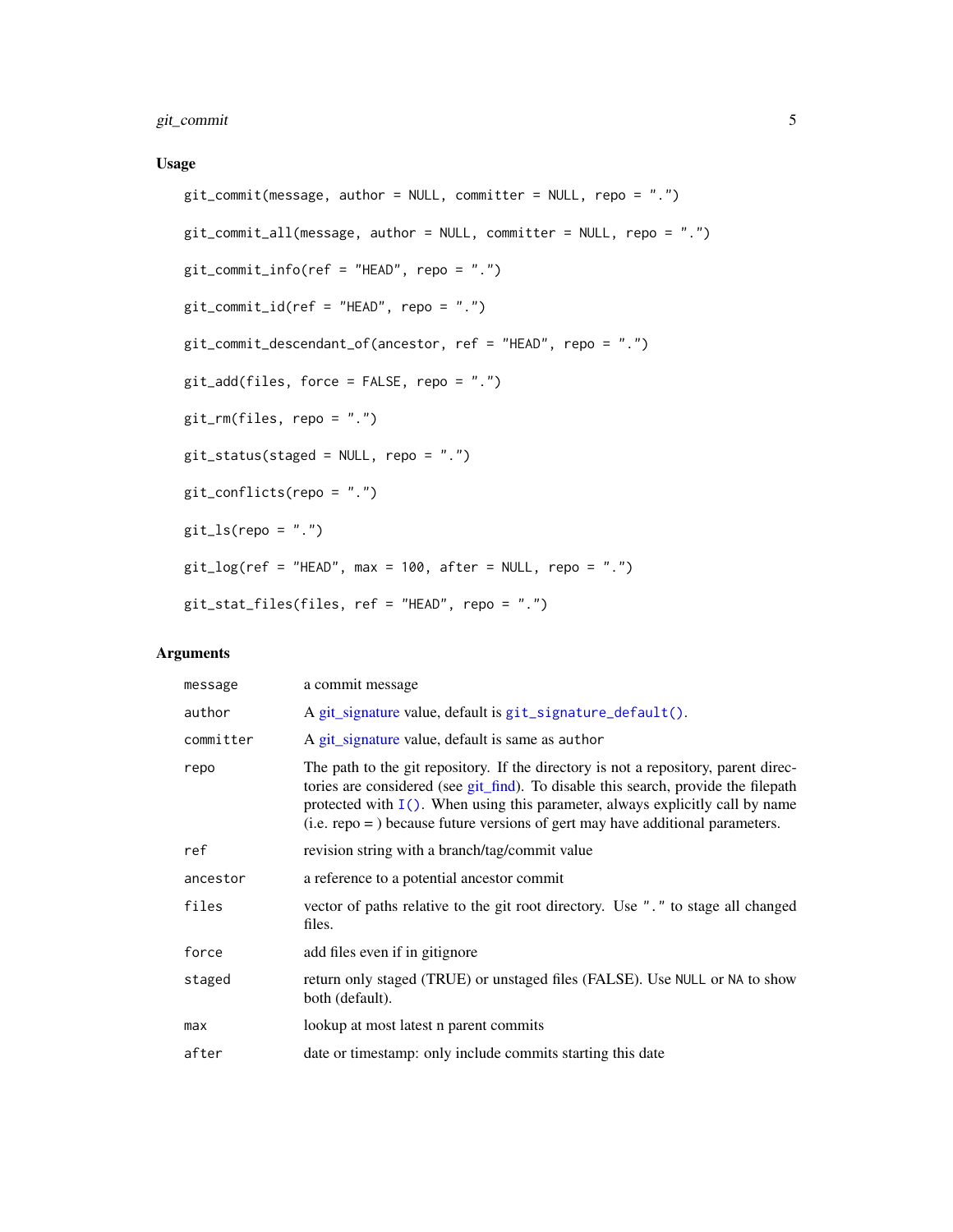# <span id="page-5-0"></span>Value

- git\_status(), git\_ls(): A data frame with one row per file
- git\_log(): A data frame with one row per commit
- git\_commit(), git\_commit\_all(): A SHA

# See Also

```
Other git: git_archive, git_branch(), git_config(), git_diff(), git_fetch(), git_merge(),
git_rebase(), git_remote, git_repo, git_signature(), git_stash, git_tag
```
#### Examples

```
oldwd <- getwd()
repo <- file.path(tempdir(), "myrepo")
git_init(repo)
setwd(repo)
# Set a user if no default
if(!user_is_configured()){
  git_config_set("user.name", "Jerry")
  git_config_set("user.email", "jerry@gmail.com")
}
writeLines(letters[1:6], "alphabet.txt")
git_status()
git_add("alphabet.txt")
git_status()
git_commit("Start alphabet file")
git_status()
git_ls()
git_log()
cat(leters[7:9], file = "alphabet.txt", sep = "\\n", append = TRUE)git_status()
git_commit_all("Add more letters")
# cleanup
setwd(oldwd)
unlink(repo, recursive = TRUE)
```
<span id="page-5-1"></span>git\_config *Get or set Git configuration*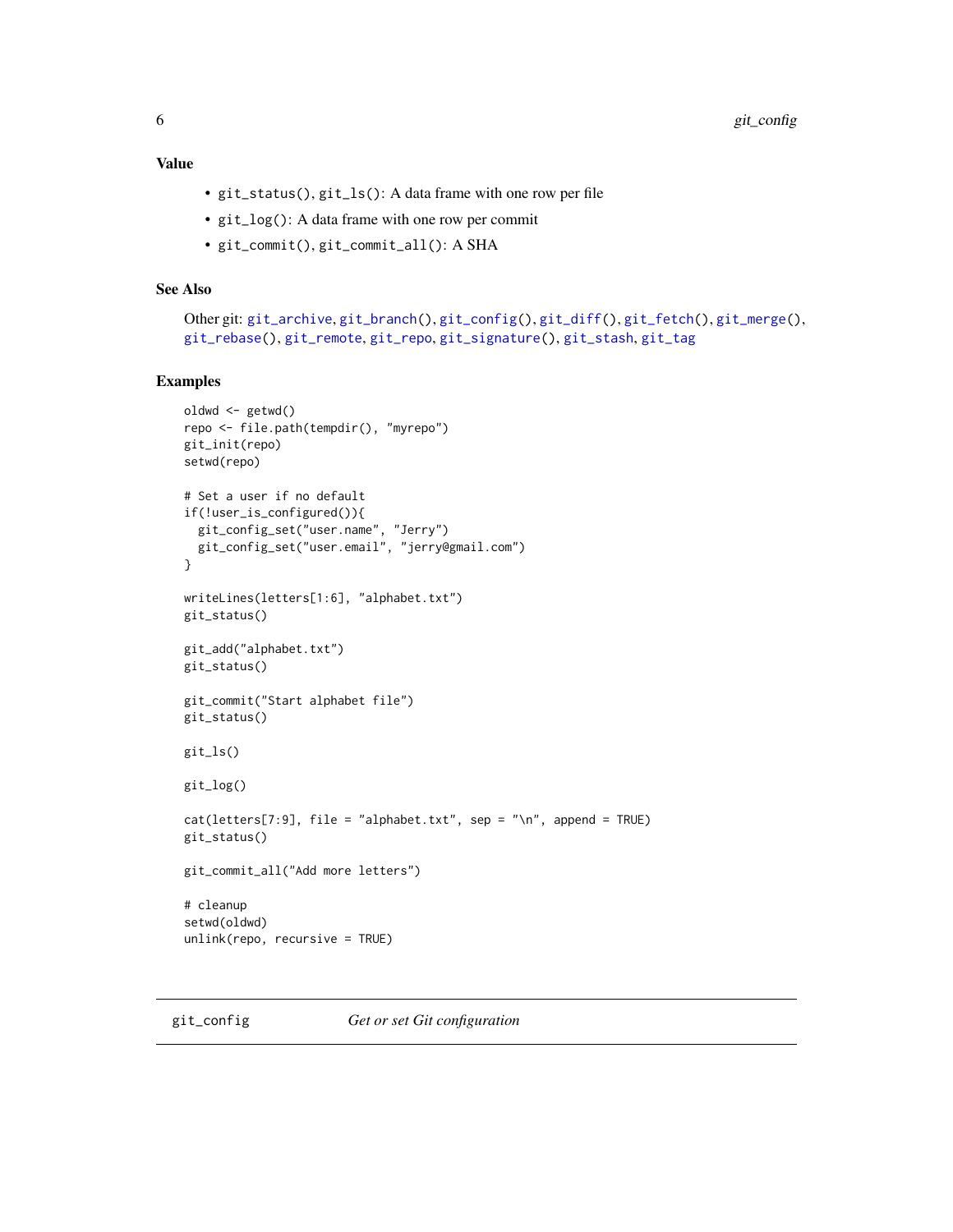#### <span id="page-6-0"></span>git\_config 7 and 2012 12:00 percent of the set of the set of the set of the set of the set of the set of the set of the set of the set of the set of the set of the set of the set of the set of the set of the set of the set

#### Description

Get or set Git options, as git config does on the command line. Global settings affect all of a user's Git operations (git config --global), whereas **local** settings are scoped to a specific repository (git config --local). When both exist, local options always win. Four functions address the four possible combinations of getting vs setting and global vs. local.

| local            | global                                       |
|------------------|----------------------------------------------|
| get git_config() | git_config_global()                          |
|                  | set git_config_set() git_config_global_set() |

#### Usage

```
git\_config(repo = "."')git_config_global()
git_config_set(name, value, repo = ".")
git_config_global_set(name, value)
```
#### Arguments

| repo  | The path to the git repository. If the directory is not a repository, parent direc- |
|-------|-------------------------------------------------------------------------------------|
|       | tories are considered (see git find). To disable this search, provide the filepath  |
|       | protected with $I()$ . When using this parameter, always explicitly call by name    |
|       | $(i.e.$ repo = $)$ because future versions of gert may have additional parameters.  |
| name  | Name of the option to set                                                           |
| value | Value to set. Must be a string, logical, number or NULL (to unset).                 |

# Value

- git\_config(): a data.frame of the Git options "in force" in the context of repo, one row per option. The level column reveals whether the option is determined from global or local config.
- git\_config\_global(): a data.frame, as for git\_config(), except only for global Git options.
- git\_config\_set(), git\_config\_global\_set(): The previous value of name in local or global config, respectively. If this option was previously unset, returns NULL. Returns invisibly.

### Note

All entries in the name column are automatically normalised to lowercase (see [https://libgit2.](https://libgit2.org/libgit2/#HEAD/type/git_config_entry) [org/libgit2/#HEAD/type/git\\_config\\_entry](https://libgit2.org/libgit2/#HEAD/type/git_config_entry) for details).

#### See Also

```
Other git: git_archive, git_branch(), git_commit(), git_diff(), git_fetch(), git_merge(),
git_rebase(), git_remote, git_repo, git_signature(), git_stash, git_tag
```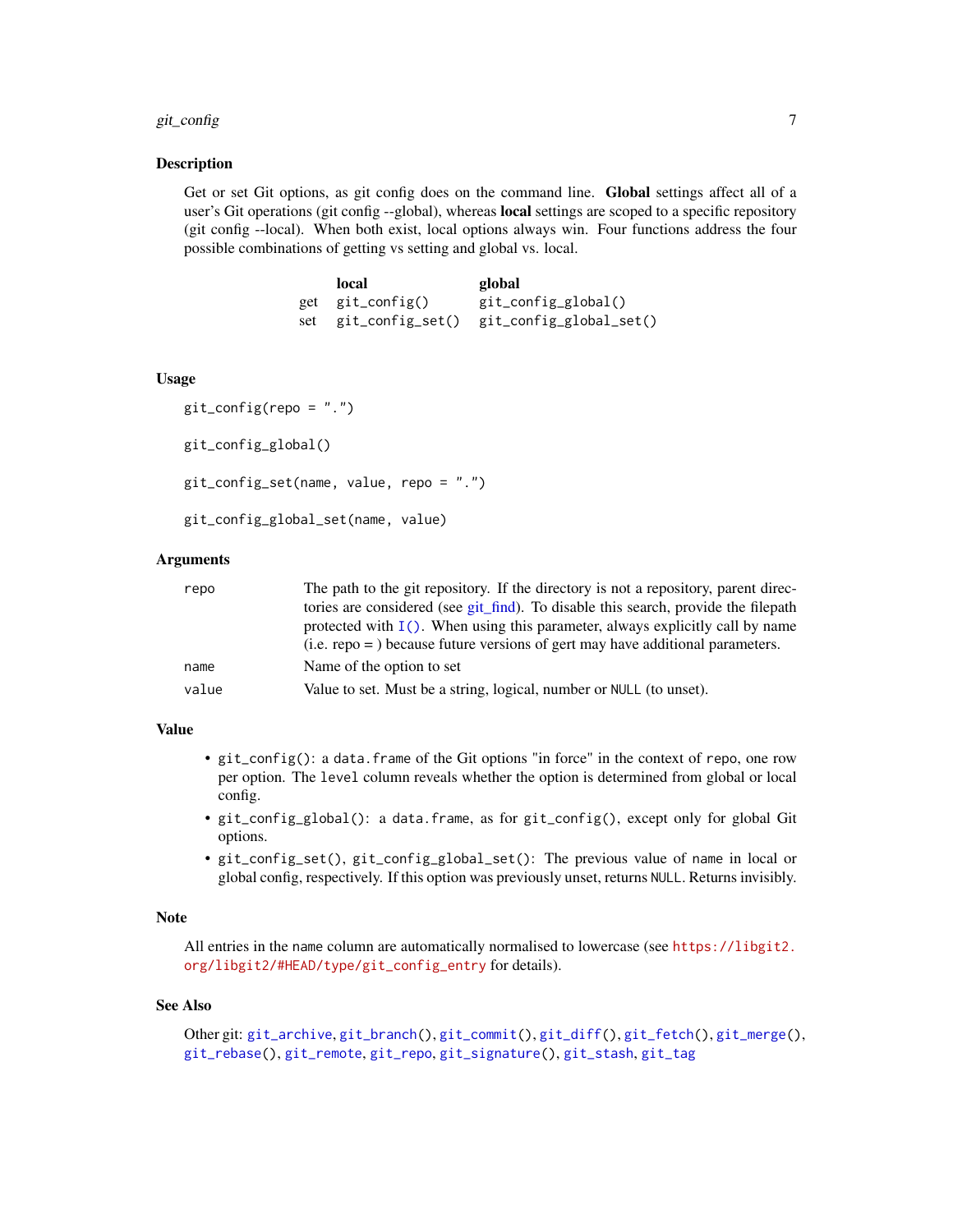#### Examples

```
# Set and inspect a local, custom Git option
r <- file.path(tempdir(), "gert-demo")
git_init(r)
previous <- git_config_set("aaa.bbb", "ccc", repo = r)
previous
cfg <- git_config(repo = r)
subset(cfg, level == "local")
cfg$value[cfg$name == "aaa.bbb"]
previous <- git_config_set("aaa.bbb", NULL, repo = r)
previous
cfg <- git_config(repo = r)
subset(cfg, level == "local")
cfg$value[cfg$name == "aaa.bbb"]
unlink(r, recursive = TRUE)
## Not run:
# Set global Git options
git_config_global_set("user.name", "Your Name")
git_config_global_set("user.email", "your@email.com")
git_config_global()
## End(Not run)
```
<span id="page-7-1"></span>git\_diff *Git Diff*

### Description

View changes in a commit or in the current working directory.

#### Usage

 $git\_diff(ref = NULL, repo = "."$ 

git\_diff\_patch(ref = NULL, repo = ".")

# Arguments

| ref  | a reference such as "HEAD", or a commit id, or NULL to the diff the working<br>directory against the repository index.                                                                                                                                        |
|------|---------------------------------------------------------------------------------------------------------------------------------------------------------------------------------------------------------------------------------------------------------------|
| repo | The path to the git repository. If the directory is not a repository, parent direc-<br>tories are considered (see git_find). To disable this search, provide the filepath<br>protected with $I()$ . When using this parameter, always explicitly call by name |
|      | $(i.e.$ repo = $)$ because future versions of gert may have additional parameters.                                                                                                                                                                            |

<span id="page-7-0"></span>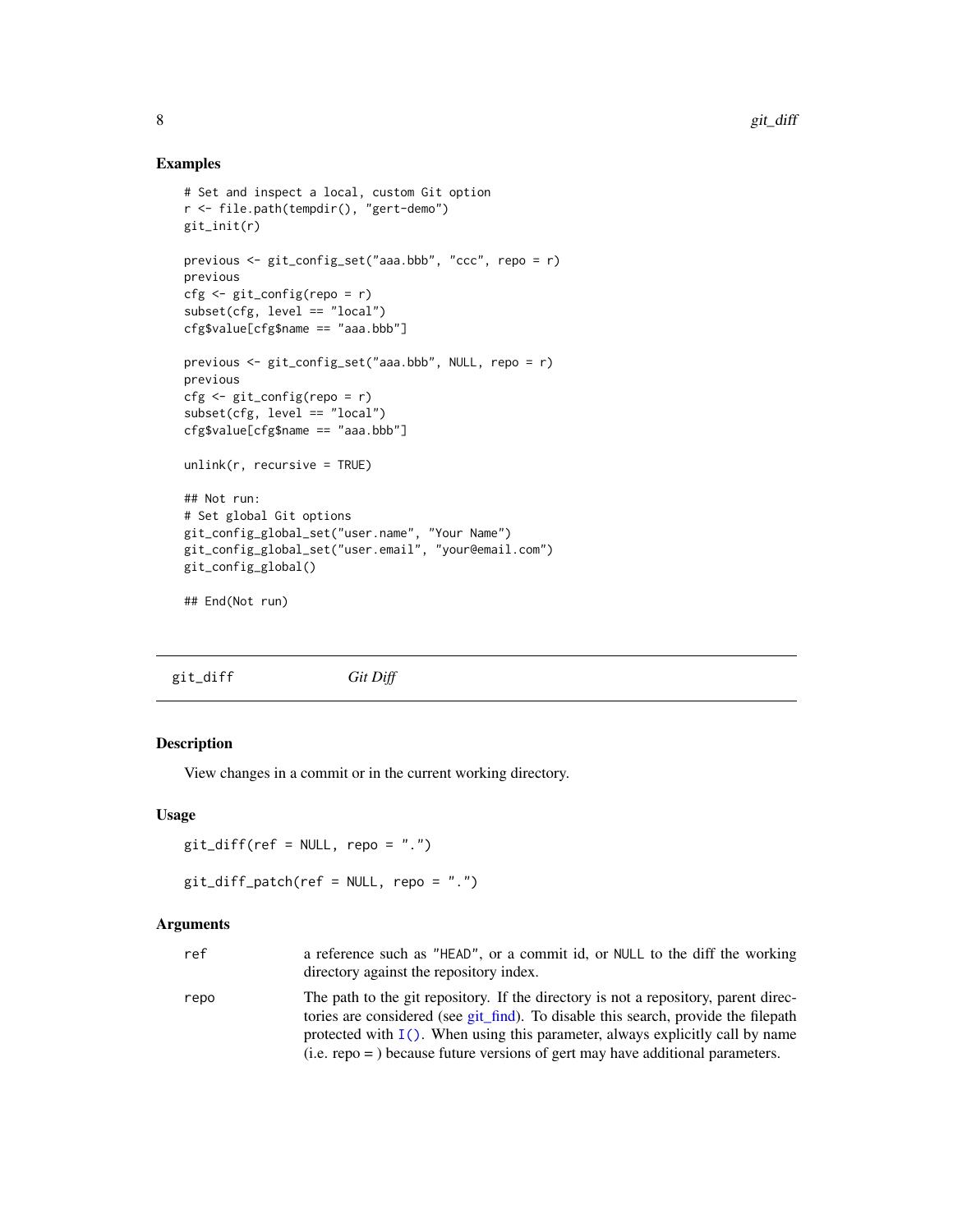#### <span id="page-8-0"></span>git\_fetch 99

# See Also

```
Other git: git_archive, git_branch(), git_commit(), git_config(), git_fetch(), git_merge(),
git_rebase(), git_remote, git_repo, git_signature(), git_stash, git_tag
```
<span id="page-8-1"></span>git\_fetch *Push and pull*

#### <span id="page-8-2"></span>Description

Functions to connect with a git server (remote) to fetch or push changes. The 'credentials' package is used to handle authentication, the [credentials vignette](https://docs.ropensci.org/credentials/articles/intro.html) explains the various authentication methods for SSH and HTTPS remotes.

#### Usage

```
git_fetch(
  remote = NULL,refspec = NULL,
  password = askpass,
  ssh_key = NULL,
  prune = FALSE,
  verbose = interactive(),
  repo = "."
)
git_remote_ls(
  remote = NULL,
 password = askpass,
  ssh_key = NULL,
  verbose = interface,repo = "."
)
git_push(
  remote = NULL,
  refspec = NULL,
  set_upstream = NULL,
  password = askpass,
  ssh_key = NULL,
 mirror = FALSE,
  force = FALSE,
  verbose = interactive(),repo = "."
)
git_clone(
```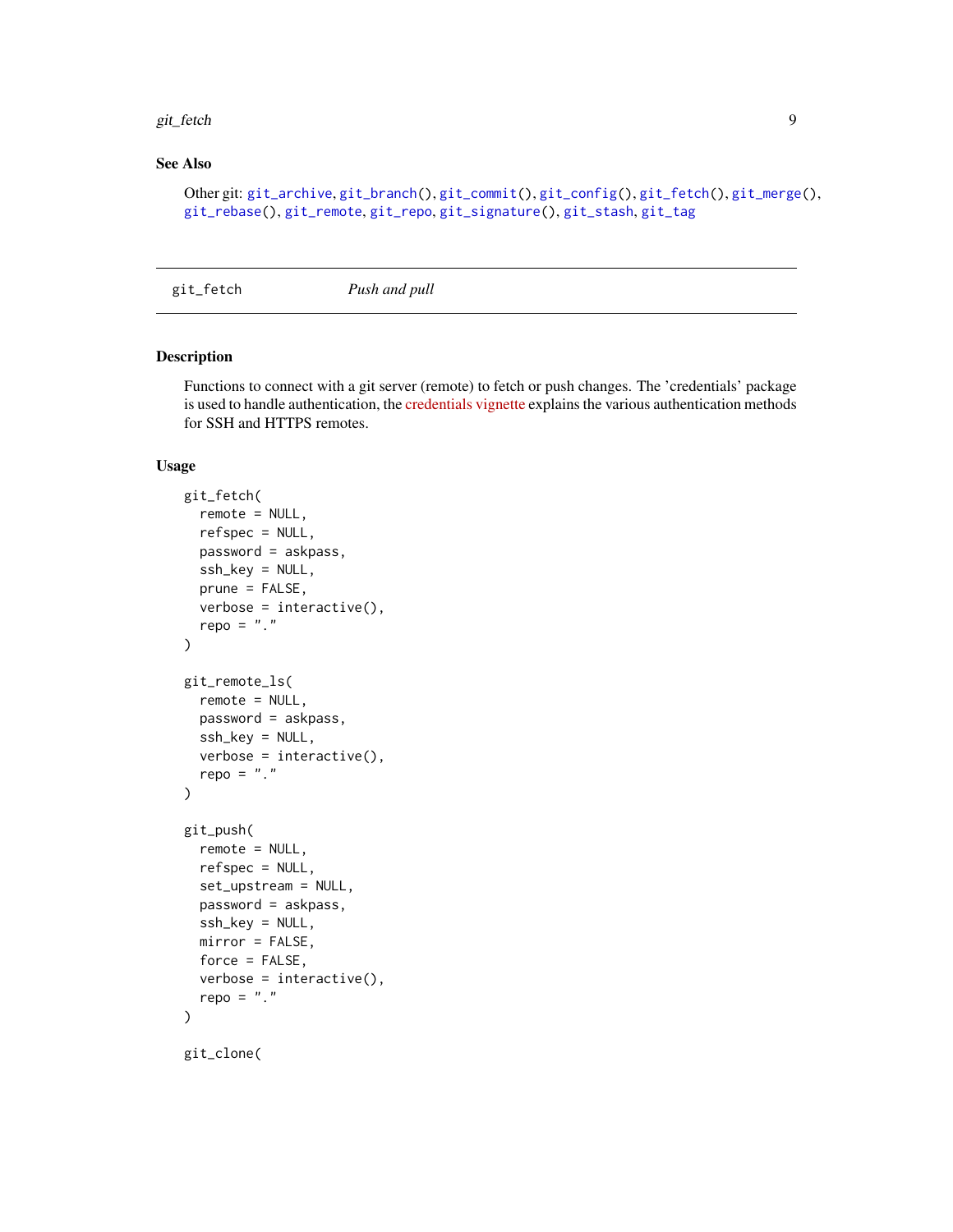```
url,
 path = NULL,
 branch = NULL,
 password = askpass,
 ssh_key = NULL,
 bare = FALSE,
 mirror = FALSE,
 verbose = interactive()
\mathcal{L}
```

```
git\_pull(remote = NULL, release = FALSE, ..., repo = "." )
```
# Arguments

| remote       | Optional. Name of a remote listed in git_remote_list(). If unspecified and<br>the current branch is already tracking branch a remote branch, that remote is<br>honored. Otherwise, defaults to origin.                                                                                                                                              |
|--------------|-----------------------------------------------------------------------------------------------------------------------------------------------------------------------------------------------------------------------------------------------------------------------------------------------------------------------------------------------------|
| refspec      | string with mapping between remote and local refs. Default uses the default<br>refspec from the remote, which usually fetches all branches.                                                                                                                                                                                                         |
| password     | a string or a callback function to get passwords for authentication or password<br>protected ssh keys. Defaults to askpass which checks getOption('askpass').                                                                                                                                                                                       |
| ssh_key      | path or object containing your ssh private key. By default we look for keys in<br>ssh-agent and credentials::ssh_key_info.                                                                                                                                                                                                                          |
| prune        | delete tracking branches that no longer exist on the remote, or are not in the<br>refspec (such as pull requests).                                                                                                                                                                                                                                  |
| verbose      | display some progress info while downloading                                                                                                                                                                                                                                                                                                        |
| repo         | The path to the git repository. If the directory is not a repository, parent direc-<br>tories are considered (see git_find). To disable this search, provide the filepath<br>protected with $I()$ . When using this parameter, always explicitly call by name<br>$(i.e.$ repo = $)$ because future versions of gert may have additional parameters. |
| set_upstream | change the branch default upstream to remote. If NULL, this will set the branch<br>upstream only if the push was successful and if the branch does not have an<br>upstream set yet.                                                                                                                                                                 |
| mirror       | use the --mirror flag                                                                                                                                                                                                                                                                                                                               |
| force        | use the --force flag                                                                                                                                                                                                                                                                                                                                |
| url          | remote url. Typically starts with https://github.com/ for public repositories, and<br>https://yourname@github.com/ or git@github.com/ for private repos. You will<br>be prompted for a password or pat when needed.                                                                                                                                 |
| path         | Directory of the Git repository to create.                                                                                                                                                                                                                                                                                                          |
| branch       | name of branch to check out locally                                                                                                                                                                                                                                                                                                                 |
| bare         | use the --bare flag                                                                                                                                                                                                                                                                                                                                 |
| rebase       | if TRUE we try to rebase instead of merge local changes. This is not possible in<br>case of conflicts (you will get an error).                                                                                                                                                                                                                      |
| $\cdots$     | arguments passed to git_fetch                                                                                                                                                                                                                                                                                                                       |

<span id="page-9-0"></span>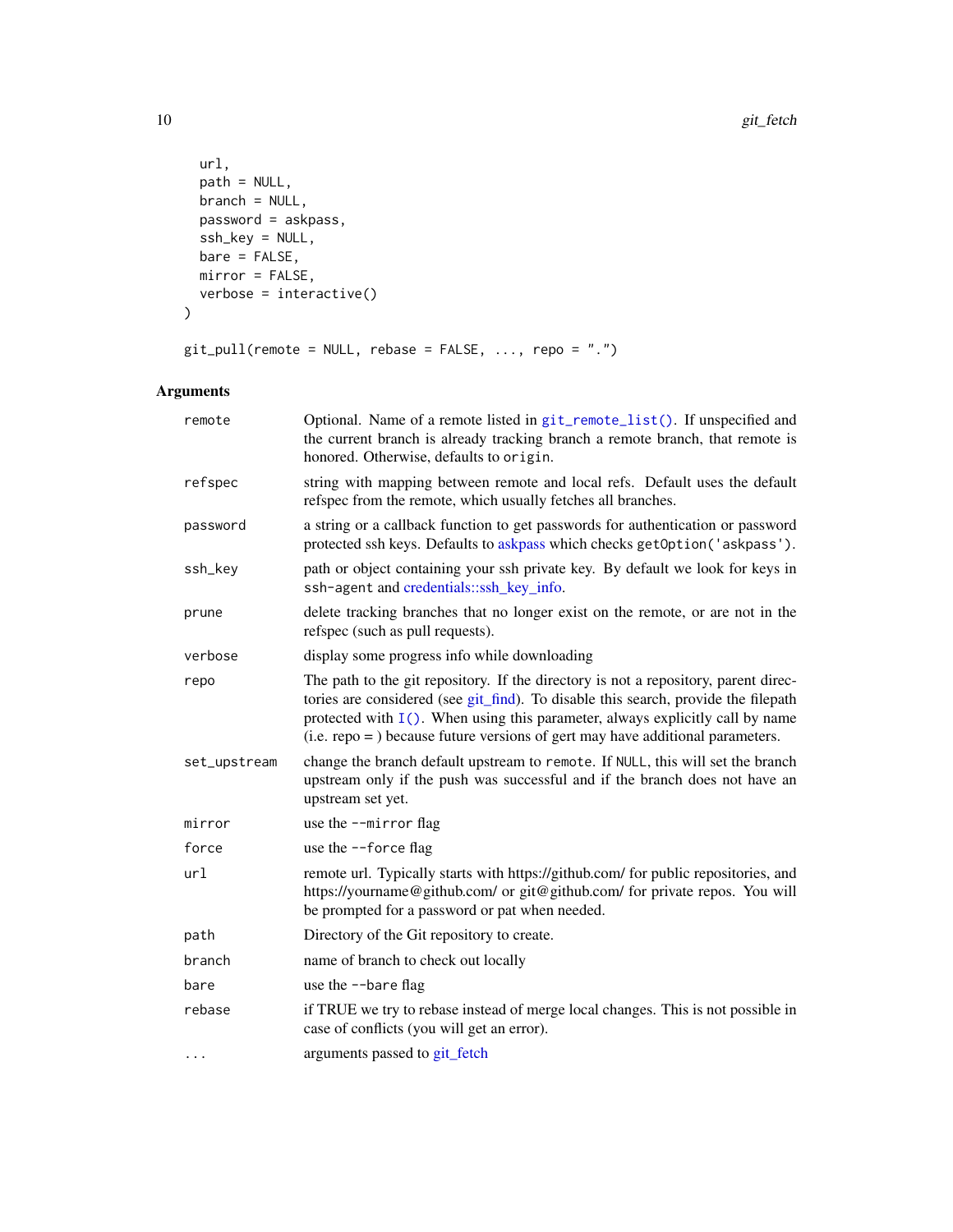#### <span id="page-10-0"></span>git\_merge 11

### Details

```
Use git_fetch() and git_push() to sync a local branch with a remote branch. Here git_pull()
is a wrapper for git_fetch() which then tries to fast-forward the local branch after fetching.
```
#### See Also

```
Other git: git_archive, git_branch(), git_commit(), git_config(), git_diff(), git_merge(),
git_rebase(), git_remote, git_repo, git_signature(), git_stash, git_tag
```
#### Examples

```
{# Clone a small repository
git_dir <- file.path(tempdir(), 'antiword')
git_clone('https://github.com/ropensci/antiword', git_dir)
# Change into the repo directory
olddir <- getwd()
setwd(git_dir)
# Show some stuff
git_log()
git_branch_list()
git_remote_list()
# Add a file
write.csv(iris, 'iris.csv')
git_add('iris.csv')
# Commit the change
jerry <- git_signature("Jerry", "jerry@hotmail.com")
git_commit('added the iris file', author = jerry)
# Now in the log:
git_log()
# Cleanup
setwd(olddir)
unlink(git_dir, recursive = TRUE)
}
```
<span id="page-10-1"></span>git\_merge *Merging tools*

#### Description

Use git\_merge to merge a branch into the current head. Based on how the branches have diverged, the function will select a fast-forward or merge-commit strategy.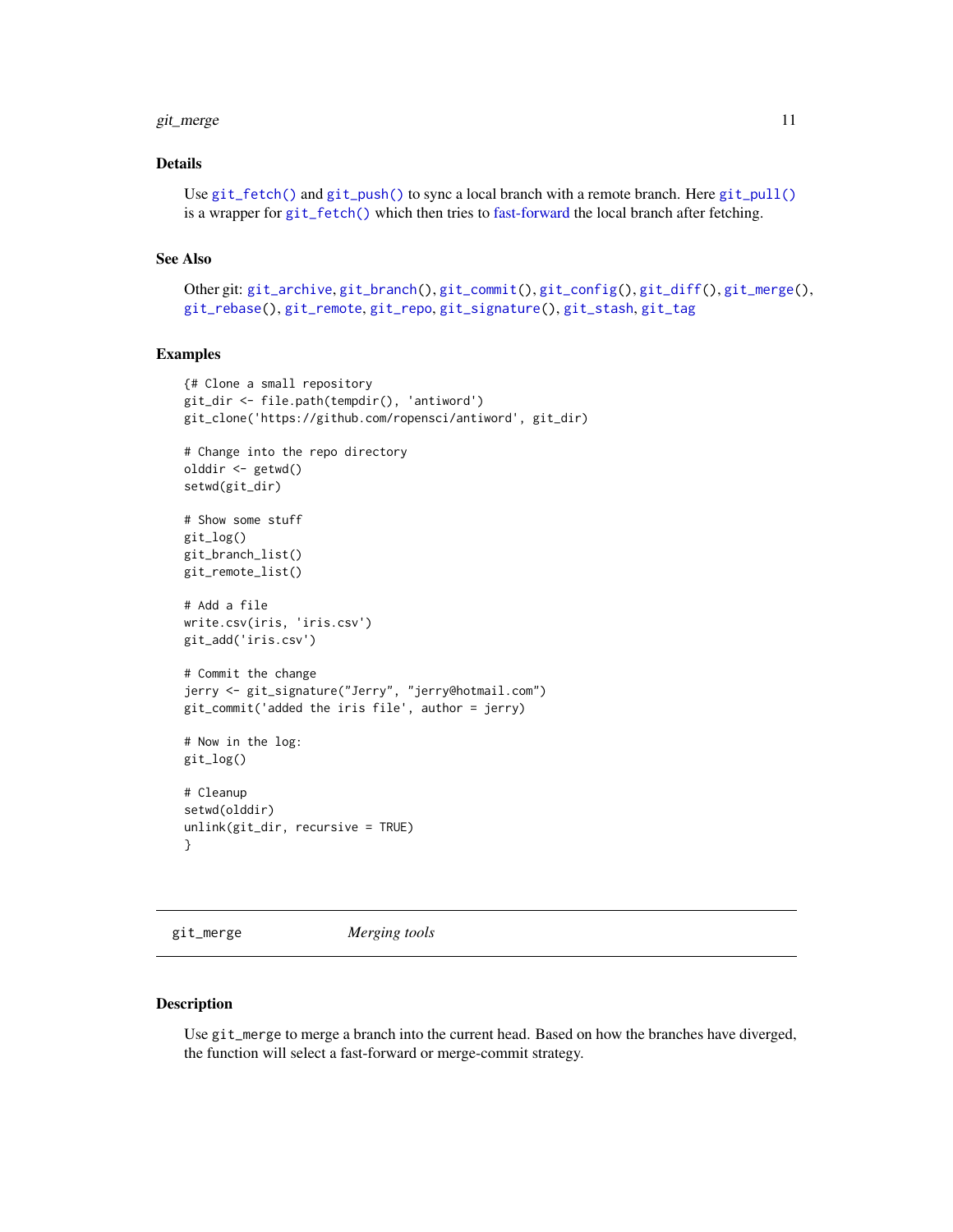```
git_merge(ref, commit = TRUE, squash = FALSE, repo = ".")
git_merge_stage_only(ref, squash = FALSE, repo = ".")
git_merge_find_base(ref, target = "HEAD", repo = ".")
git_merge_analysis(ref, repo = ".")
git_merge_abort(repo = ".")
```
#### Arguments

| ref    | branch or commit that you want to merge                                                                                                                                                                                                                                                                                                             |
|--------|-----------------------------------------------------------------------------------------------------------------------------------------------------------------------------------------------------------------------------------------------------------------------------------------------------------------------------------------------------|
| commit | automatically create a merge commit if the merge succeeds without conflicts.<br>Set this to FALSE if you want to customize your commit message/author.                                                                                                                                                                                              |
| squash | omits the second parent from the commit, which make the merge a regular<br>single-parent commit.                                                                                                                                                                                                                                                    |
| repo   | The path to the git repository. If the directory is not a repository, parent direc-<br>tories are considered (see git_find). To disable this search, provide the filepath<br>protected with $I()$ . When using this parameter, always explicitly call by name<br>$(i.e.$ repo = $)$ because future versions of gert may have additional parameters. |
| target | the branch where you want to merge into. Defaults to current HEAD.                                                                                                                                                                                                                                                                                  |

# Details

By default git\_merge automatically commits the merge commit upon success. However if the merge fails with merge-conflicts, or if commit is set to FALSE, the changes are staged and the repository is put in merging state, and you have to manually run git\_commit or git\_merge\_abort to proceed.

Other functions are more low-level tools that are used by git\_merge. git\_merge\_find\_base looks up the commit where two branches have diverged (i.e. the youngest common ancestor). The git\_merge\_analysis is used to test if a merge can simply be fast forwarded or not.

The git\_merge\_stage\_only function applies and stages changes, without committing or fastforwarding.

# See Also

```
Other git: git_archive, git_branch(), git_commit(), git_config(), git_diff(), git_fetch(),
git_rebase(), git_remote, git_repo, git_signature(), git_stash, git_tag
```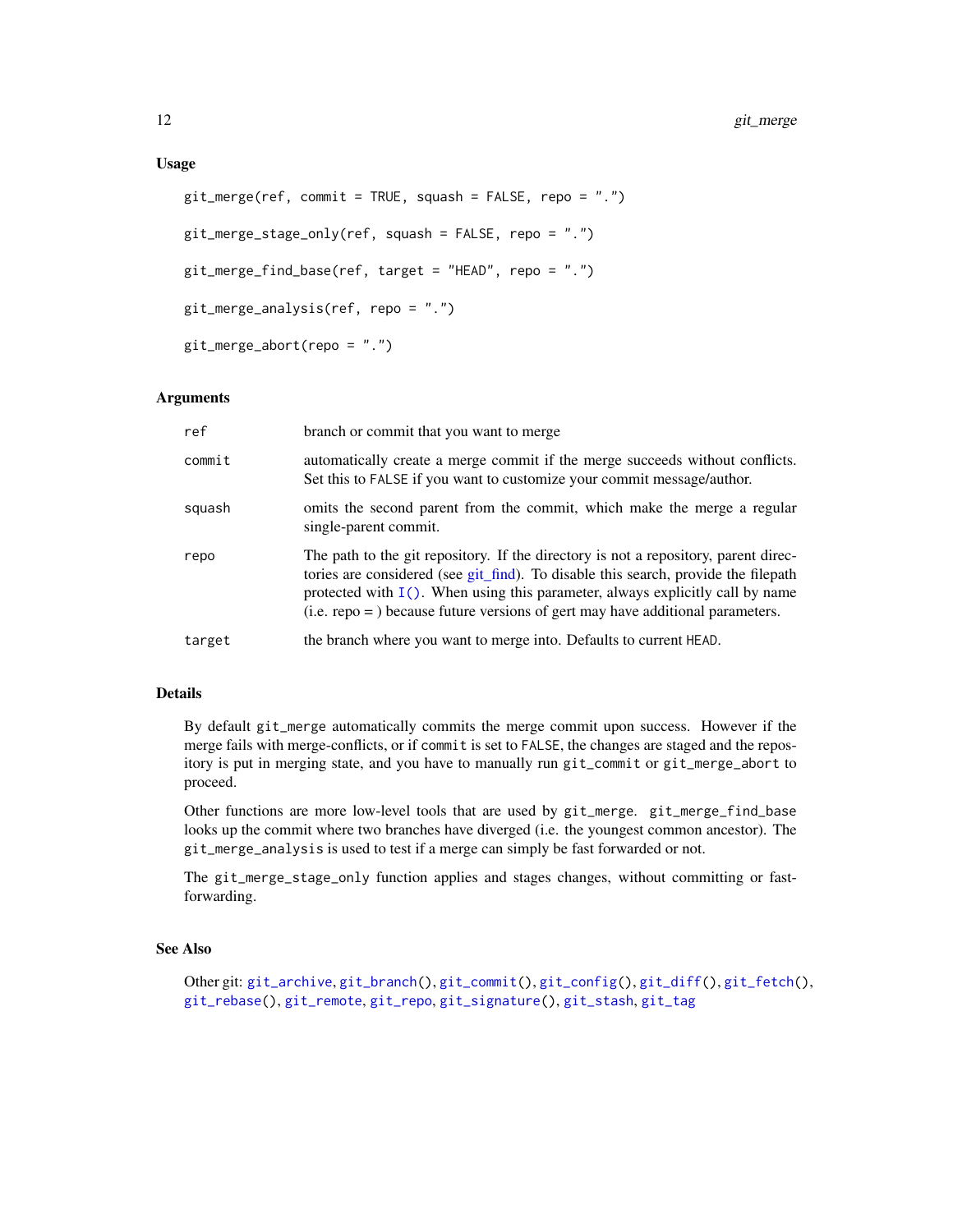#### <span id="page-12-2"></span><span id="page-12-0"></span>Description

Returns a pointer to a libgit2 repository object.This function is mainly for internal use; users should simply reference a repository in gert by by the path to the directory.

#### Usage

```
git\_open(repo = "."')
```
### Arguments

repo The path to the git repository. If the directory is not a repository, parent directories are considered (see [git\\_find\)](#page-14-1). To disable this search, provide the filepath protected with  $I(.)$ . When using this parameter, always explicitly call by name (i.e. repo = ) because future versions of gert may have additional parameters.

#### Value

an pointer to the libgit2 repository

#### Examples

```
r <- tempfile(pattern = "gert")
git_init(r)
r_ptr <- git_open(r)
r_ptr
git_open(r_ptr)
git_info(r)
# cleanup
unlink(r, recursive = TRUE)
```
<span id="page-12-1"></span>git\_rebase *Cherry-Pick and Rebase*

#### Description

A cherry-pick applies the changes from a given commit (from another branch) onto the current branch. A rebase resets the branch to the state of another branch (upstream) and then re-applies your local changes by cherry-picking each of your local commits onto the upstream commit history.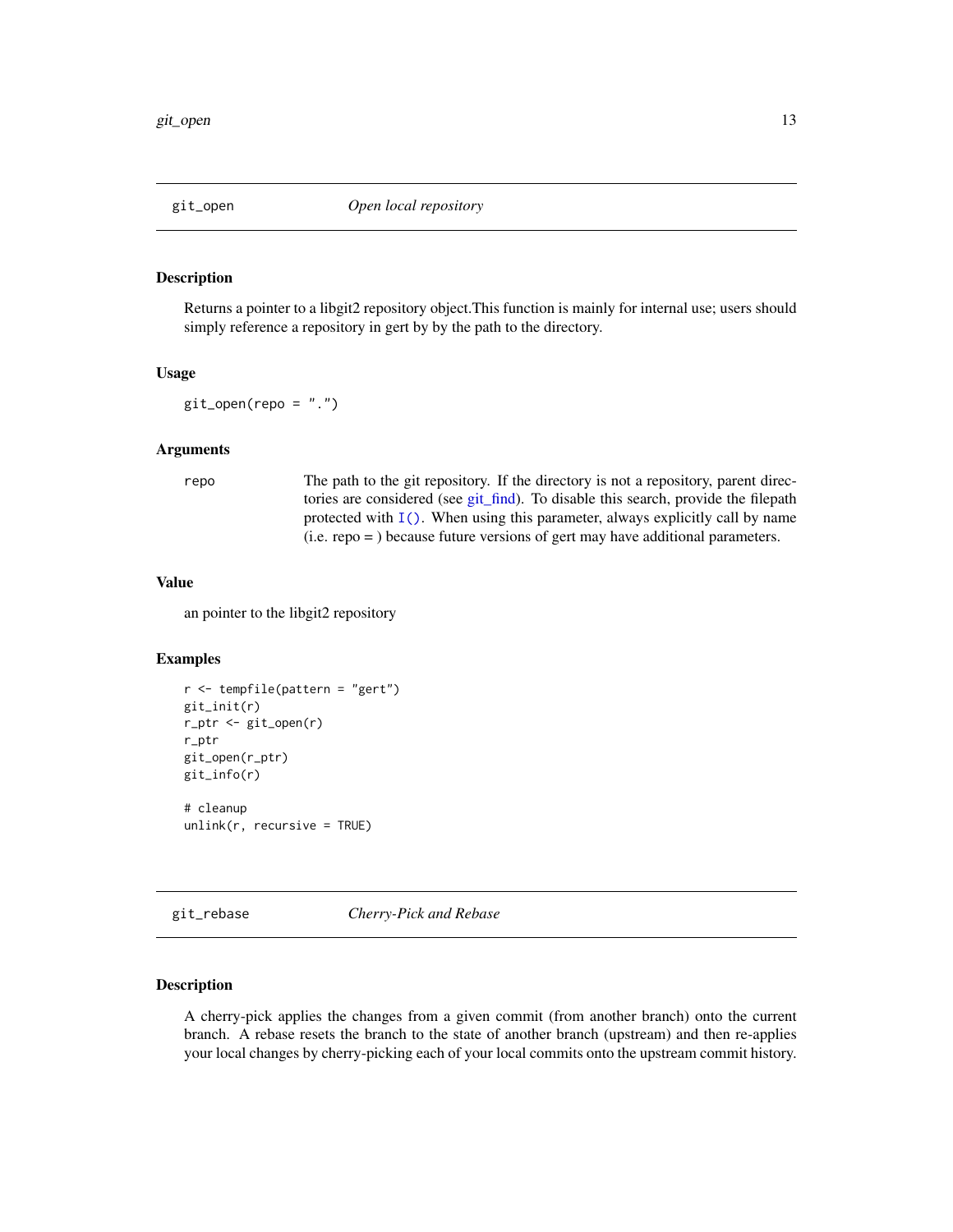#### <span id="page-13-0"></span>Usage

```
git_rebase_list(upstream = NULL, repo = ".")
git_rebase_commit(upstream = NULL, repo = ".")
git\_reset\_hard(ref = "HEAD", repo = "."')git_reset_soft(ref = "HEAD", repo = ".")
git_reset_mixed(ref = "HEAD", repo = ".")
git_cherry_pick(commit, repo = ".")
git_ahead_behind(upstream = NULL, ref = "HEAD", repo = ".")
```
#### Arguments

| upstream | branch to which you want to rewind and re-apply your local commits. The<br>default uses the remote upstream branch with the current state on the git server,<br>simulating git_pull.                                                                                                                                                             |
|----------|--------------------------------------------------------------------------------------------------------------------------------------------------------------------------------------------------------------------------------------------------------------------------------------------------------------------------------------------------|
| repo     | The path to the git repository. If the directory is not a repository, parent direc-<br>tories are considered (see git_find). To disable this search, provide the filepath<br>protected with $I()$ . When using this parameter, always explicitly call by name<br>$(i.e. repo =) because future versions of gert may have additional parameters.$ |
| ref      | string with a branch/tag/commit                                                                                                                                                                                                                                                                                                                  |
| commit   | id of the commit to cherry pick                                                                                                                                                                                                                                                                                                                  |

# Details

git\_rebase\_list shows your local commits that are missing from the upstream history, and if they conflict with upstream changes. It does so by performing a rebase dry-run, without committing anything. If there are no conflicts, you can use git\_rebase\_commit to rewind and rebase your branch onto upstream. Gert only support a clean rebase; it never leaves the repository in unfinished "rebasing" state. If conflicts arise, git\_rebase\_commit will raise an error without making changes.

# See Also

Other git: [git\\_archive](#page-1-1), [git\\_branch\(](#page-2-1)), [git\\_commit\(](#page-3-1)), [git\\_config\(](#page-5-1)), [git\\_diff\(](#page-7-1)), [git\\_fetch\(](#page-8-1)), [git\\_merge\(](#page-10-1)), [git\\_remote](#page-13-1), [git\\_repo](#page-14-2), [git\\_signature\(](#page-16-1)), [git\\_stash](#page-17-1), [git\\_tag](#page-18-1)

<span id="page-13-1"></span>git\_remote *Git Remotes*

#### <span id="page-13-2"></span>Description

List, add, configure, or remove remotes.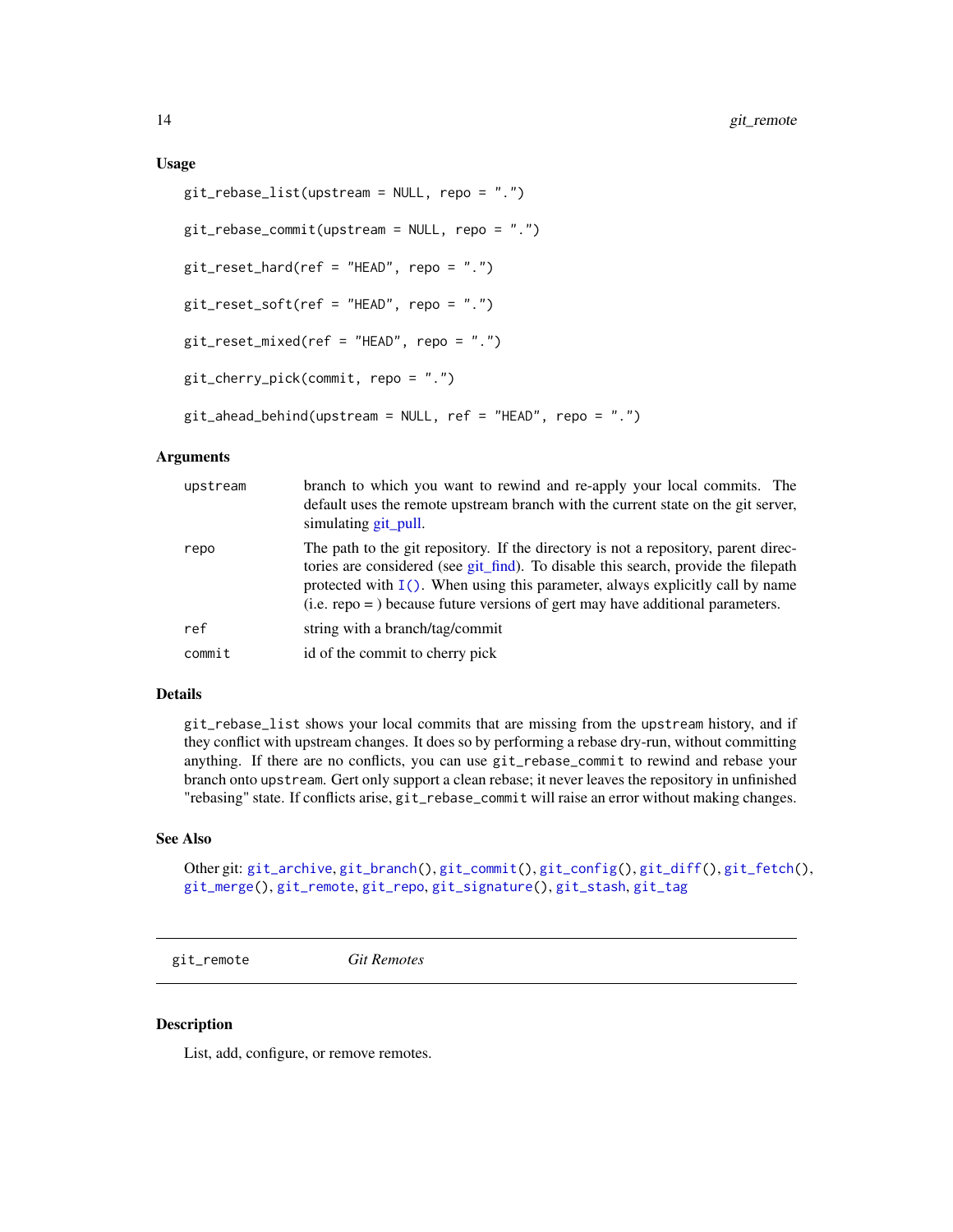<span id="page-14-0"></span>git\_repo 15

# Usage

```
git_remote_list(repo = ".")
git_remote_add(url, name = "origin", refspec = NULL, repo = ".")
git_remote_remove(remote, repo = ".")
git_remote_info(remote = NULL, repo = ".")
git_remote_set_url(url, remote = NULL, repo = ".")
git_remote_set_pushurl(url, remote = NULL, repo = ".")
git_remote_refspecs(remote = NULL, repo = ".")
```
#### Arguments

| repo    | The path to the git repository. If the directory is not a repository, parent direc-<br>tories are considered (see git_find). To disable this search, provide the filepath<br>protected with $I()$ . When using this parameter, always explicitly call by name |
|---------|---------------------------------------------------------------------------------------------------------------------------------------------------------------------------------------------------------------------------------------------------------------|
|         | $(i.e.$ repo = $)$ because future versions of gert may have additional parameters.                                                                                                                                                                            |
| url     | server url (https or ssh)                                                                                                                                                                                                                                     |
| name    | unique name for the new remote                                                                                                                                                                                                                                |
| refspec | optional string with the remote fetch value                                                                                                                                                                                                                   |
| remote  | name of an existing remote. Default NULL means the remote from the upstream<br>of the current branch.                                                                                                                                                         |

# See Also

Other git: [git\\_archive](#page-1-1), [git\\_branch\(](#page-2-1)), [git\\_commit\(](#page-3-1)), [git\\_config\(](#page-5-1)), [git\\_diff\(](#page-7-1)), [git\\_fetch\(](#page-8-1)), [git\\_merge\(](#page-10-1)), [git\\_rebase\(](#page-12-1)), [git\\_repo](#page-14-2), [git\\_signature\(](#page-16-1)), [git\\_stash](#page-17-1), [git\\_tag](#page-18-1)

<span id="page-14-2"></span>git\_repo *Create or discover a local Git repository*

#### <span id="page-14-1"></span>Description

Use git\_init() to create a new repository or git\_find() to discover an existing local repository. git\_info() shows basic information about a repository, such as the SHA and branch of the current HEAD.

# Usage

```
git\_init(path = ".", bare = FALSE)git_find(path = "."')git_info(repo = "."')
```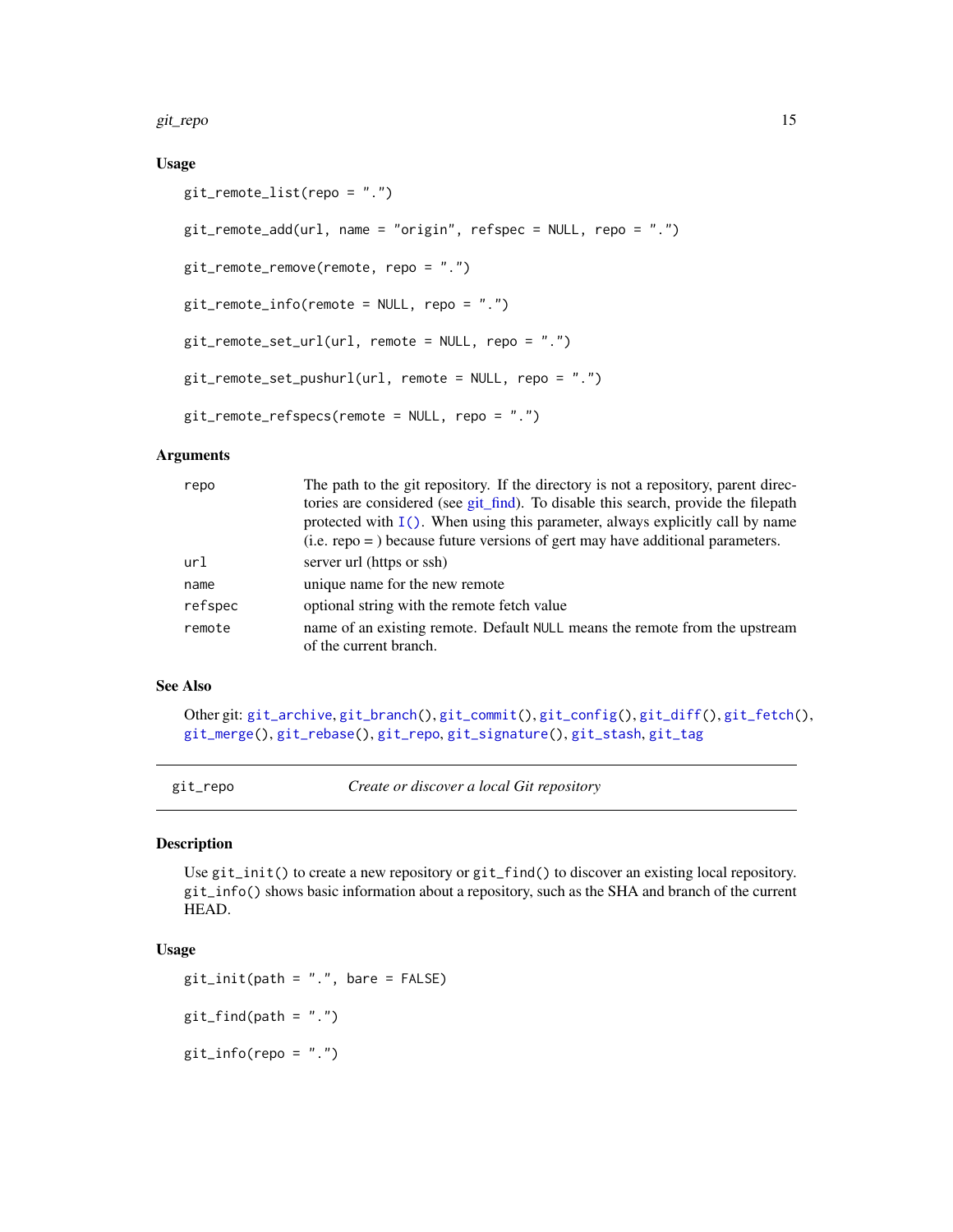#### <span id="page-15-0"></span>Arguments

| path | the location of the git repository, see details.                                                                                                                                                                                                                                                                                                    |
|------|-----------------------------------------------------------------------------------------------------------------------------------------------------------------------------------------------------------------------------------------------------------------------------------------------------------------------------------------------------|
| bare | if true, a Git repository without a working directory is created                                                                                                                                                                                                                                                                                    |
| repo | The path to the git repository. If the directory is not a repository, parent direc-<br>tories are considered (see git_find). To disable this search, provide the filepath<br>protected with $I()$ . When using this parameter, always explicitly call by name<br>$(i.e.$ repo = $)$ because future versions of gert may have additional parameters. |

# Details

For git\_init() the path parameter sets the directory of the git repository to create. If this directory already exists, it must be empty. If it does not exist, it is created, along with any intermediate directories that don't yet exist. For git\_find() the path arguments specifies the directory at which to start the search for a git repository. If it is not a git repository itself, then its parent directory is consulted, then the parent's parent, and so on.

#### Value

The path to the Git repository.

#### See Also

```
Other git: git_archive, git_branch(), git_commit(), git_config(), git_diff(), git_fetch(),
git_merge(), git_rebase(), git_remote, git_signature(), git_stash, git_tag
```
#### Examples

```
# directory does not yet exist
r <- tempfile(pattern = "gert")
git_init(r)
git_find(r)
# create a child directory, then a grandchild, then search
r_grandchild_dir <- file.path(r, "aaa", "bbb")
dir.create(r_grandchild_dir, recursive = TRUE)
git_find(r_grandchild_dir)
# cleanup
unlink(r, recursive = TRUE)
# directory exists but is empty
r <- tempfile(pattern = "gert")
dir.create(r)
git_init(r)
git_find(r)
# cleanup
unlink(r, recursive = TRUE)
```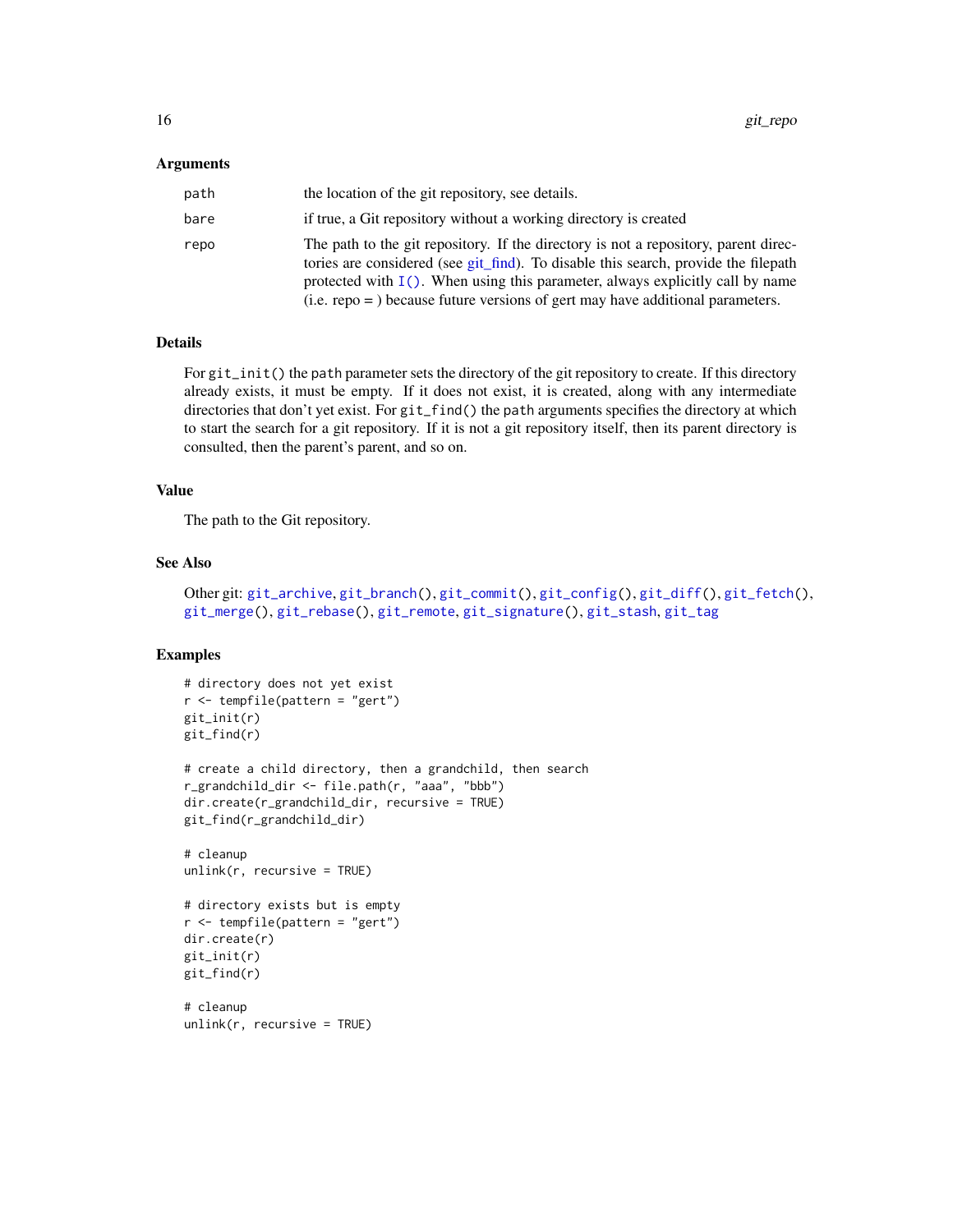<span id="page-16-1"></span><span id="page-16-0"></span>git\_signature *Author Signature*

#### <span id="page-16-2"></span>Description

A signature contains the author and timestamp of a commit. Each commit includes a signature of the author and committer (which can be identical).

#### Usage

```
git_signature_default(repo = ".")
git_signature(name, email, time = NULL)
```
git\_signature\_parse(sig)

### **Arguments**

| repo  | The path to the git repository. If the directory is not a repository, parent direc-<br>tories are considered (see git_find). To disable this search, provide the filepath<br>protected with $I()$ . When using this parameter, always explicitly call by name<br>$(i.e.$ repo = $)$ because future versions of gert may have additional parameters. |
|-------|-----------------------------------------------------------------------------------------------------------------------------------------------------------------------------------------------------------------------------------------------------------------------------------------------------------------------------------------------------|
| name  | Real name of the committer                                                                                                                                                                                                                                                                                                                          |
| email | Email address of the committer                                                                                                                                                                                                                                                                                                                      |
| time  | timestamp of class POSIXt or NULL                                                                                                                                                                                                                                                                                                                   |
| sig   | string in proper "First Last <your@email.com>" format, see details.</your@email.com>                                                                                                                                                                                                                                                                |

#### Details

A signature string has format "Real Name <email> timestamp tzoffset". The timestamp tzoffset piece can be omitted in which case the current local time is used. If not omitted, timestamp must contain the number of seconds since the Unix epoch and tzoffset is the timezone offset in hhmm format (note the lack of a colon separator)

# See Also

```
Other git: git_archive, git_branch(), git_commit(), git_config(), git_diff(), git_fetch(),
git_merge(), git_rebase(), git_remote, git_repo, git_stash, git_tag
```
#### Examples

```
# Your default user
try(git_signature_default())
# Specify explicit name and email
git_signature("Some committer", "sarah@gmail.com")
```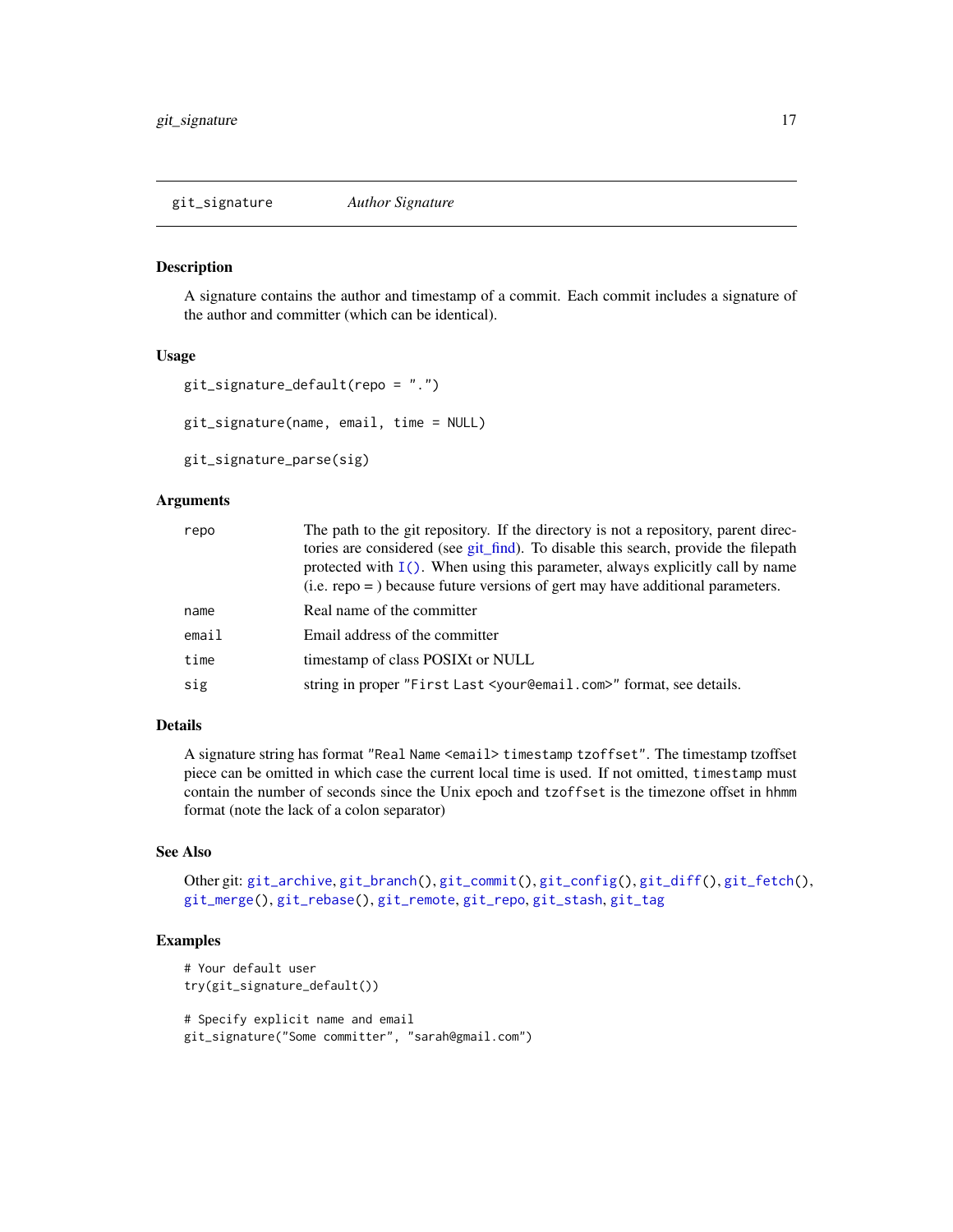18 git\_stash

```
# Create signature for an hour ago
(sig <- git_signature("Han", "han@company.com", Sys.time() - 3600))
# Parse a signature
git_signature_parse(sig)
git_signature_parse("Emma <emma@mu.edu>")
```
<span id="page-17-1"></span>git\_stash *Stashing changes*

#### Description

Temporary stash away changed from the working directory.

# Usage

```
git_stash_save(
 message = ",
 keep_index = FALSE,
  include_untracked = FALSE,
  include_ignored = FALSE,
 repo = "."
\mathcal{L}git\_stash\_pop(index = 0, repo = "."git\_stash\_drop(index = 0, repo = "."git_stash_list(repo = ".")
```
#### Arguments

| keep_index<br>changes already added to the index are left intact in the working directory<br>include_untracked<br>include_ignored<br>ignored files are also stashed and then cleaned up from the working directory<br>repo<br>$(i.e.$ repo = $)$ because future versions of gert may have additional parameters.<br>index<br>The position within the stash list. 0 points to the most recent stashed state. | message | optional message to store the stash                                                                                                                                                                                                                           |
|-------------------------------------------------------------------------------------------------------------------------------------------------------------------------------------------------------------------------------------------------------------------------------------------------------------------------------------------------------------------------------------------------------------|---------|---------------------------------------------------------------------------------------------------------------------------------------------------------------------------------------------------------------------------------------------------------------|
|                                                                                                                                                                                                                                                                                                                                                                                                             |         |                                                                                                                                                                                                                                                               |
|                                                                                                                                                                                                                                                                                                                                                                                                             |         |                                                                                                                                                                                                                                                               |
|                                                                                                                                                                                                                                                                                                                                                                                                             |         | untracked files are also stashed and then cleaned up from the working directory                                                                                                                                                                               |
|                                                                                                                                                                                                                                                                                                                                                                                                             |         |                                                                                                                                                                                                                                                               |
|                                                                                                                                                                                                                                                                                                                                                                                                             |         |                                                                                                                                                                                                                                                               |
|                                                                                                                                                                                                                                                                                                                                                                                                             |         | The path to the git repository. If the directory is not a repository, parent direc-<br>tories are considered (see git_find). To disable this search, provide the filepath<br>protected with $I()$ . When using this parameter, always explicitly call by name |
|                                                                                                                                                                                                                                                                                                                                                                                                             |         |                                                                                                                                                                                                                                                               |

# See Also

Other git: [git\\_archive](#page-1-1), [git\\_branch\(](#page-2-1)), [git\\_commit\(](#page-3-1)), [git\\_config\(](#page-5-1)), [git\\_diff\(](#page-7-1)), [git\\_fetch\(](#page-8-1)), [git\\_merge\(](#page-10-1)), [git\\_rebase\(](#page-12-1)), [git\\_remote](#page-13-1), [git\\_repo](#page-14-2), [git\\_signature\(](#page-16-1)), [git\\_tag](#page-18-1)

<span id="page-17-0"></span>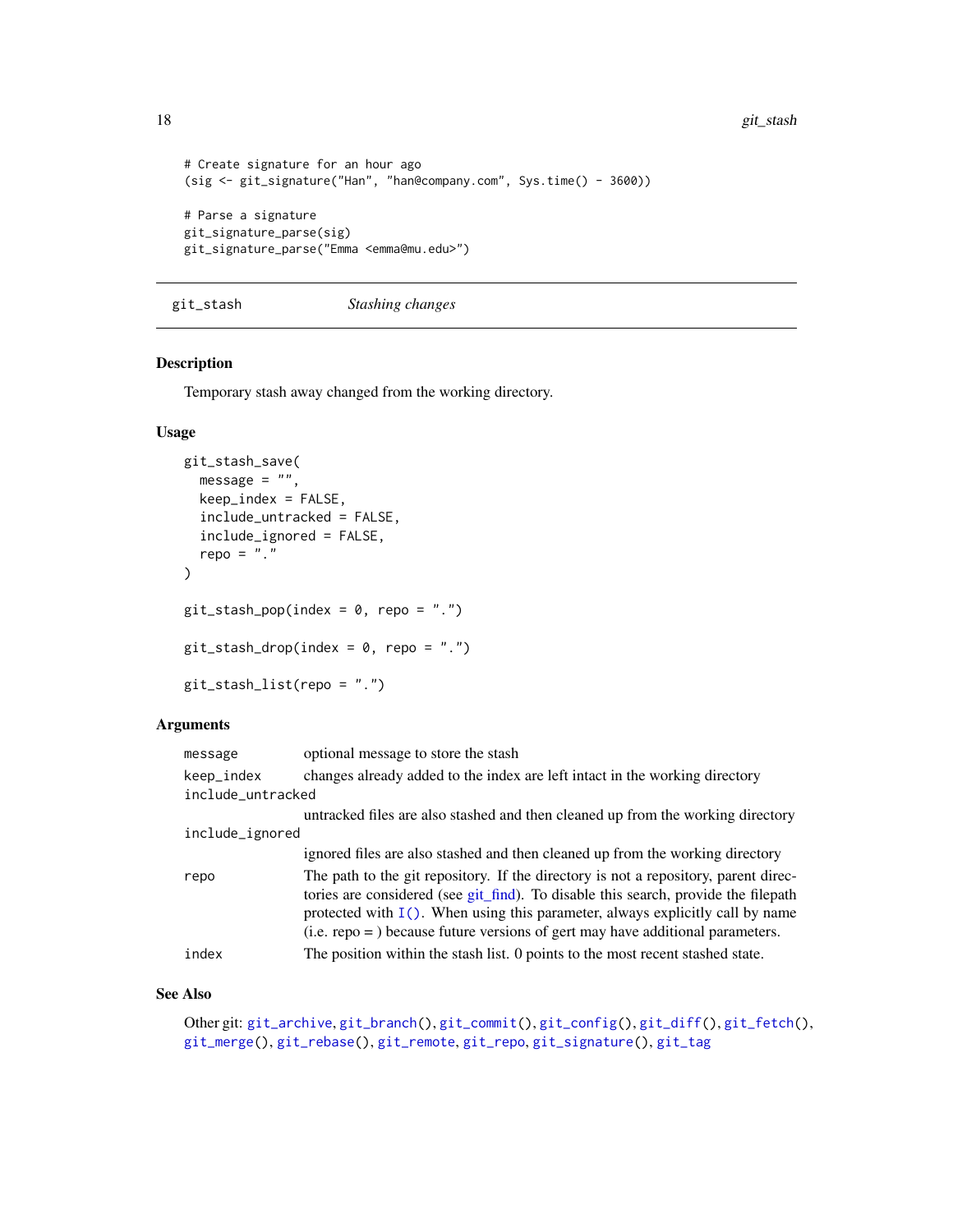# <span id="page-18-0"></span>Description

Interact with submodules in the repository.

### Usage

```
git_submodule_list(repo = ".")
git_submodule_info(submodule, repo = ".")
git_submodule_init(submodule, overwrite = FALSE, repo = ".")
git_submodule_set_to(submodule, ref, checkout = TRUE, repo = ".")
git_submodule_add(url, path = basename(url), ref = "HEAD", ..., repo = ".")
git_submodule_fetch(submodule, ..., repo = ".")
```
# Arguments

| repo      | The path to the git repository. If the directory is not a repository, parent direc-<br>tories are considered (see git_find). To disable this search, provide the filepath<br>protected with $I()$ . When using this parameter, always explicitly call by name<br>$(i.e.$ repo = $)$ because future versions of gert may have additional parameters. |
|-----------|-----------------------------------------------------------------------------------------------------------------------------------------------------------------------------------------------------------------------------------------------------------------------------------------------------------------------------------------------------|
| submodule | name of the submodule                                                                                                                                                                                                                                                                                                                               |
| overwrite | overwrite existing entries                                                                                                                                                                                                                                                                                                                          |
| ref       | a branch or tag or hash with                                                                                                                                                                                                                                                                                                                        |
| checkout  | actually switch the contents of the directory to this commit                                                                                                                                                                                                                                                                                        |
| url       | full git url of the submodule                                                                                                                                                                                                                                                                                                                       |
| path      | relative of the submodule                                                                                                                                                                                                                                                                                                                           |
| $\cdots$  | extra arguments for git_fetch for authentication things                                                                                                                                                                                                                                                                                             |
|           |                                                                                                                                                                                                                                                                                                                                                     |

<span id="page-18-1"></span>git\_tag *Git Tag*

# Description

Create and list tags.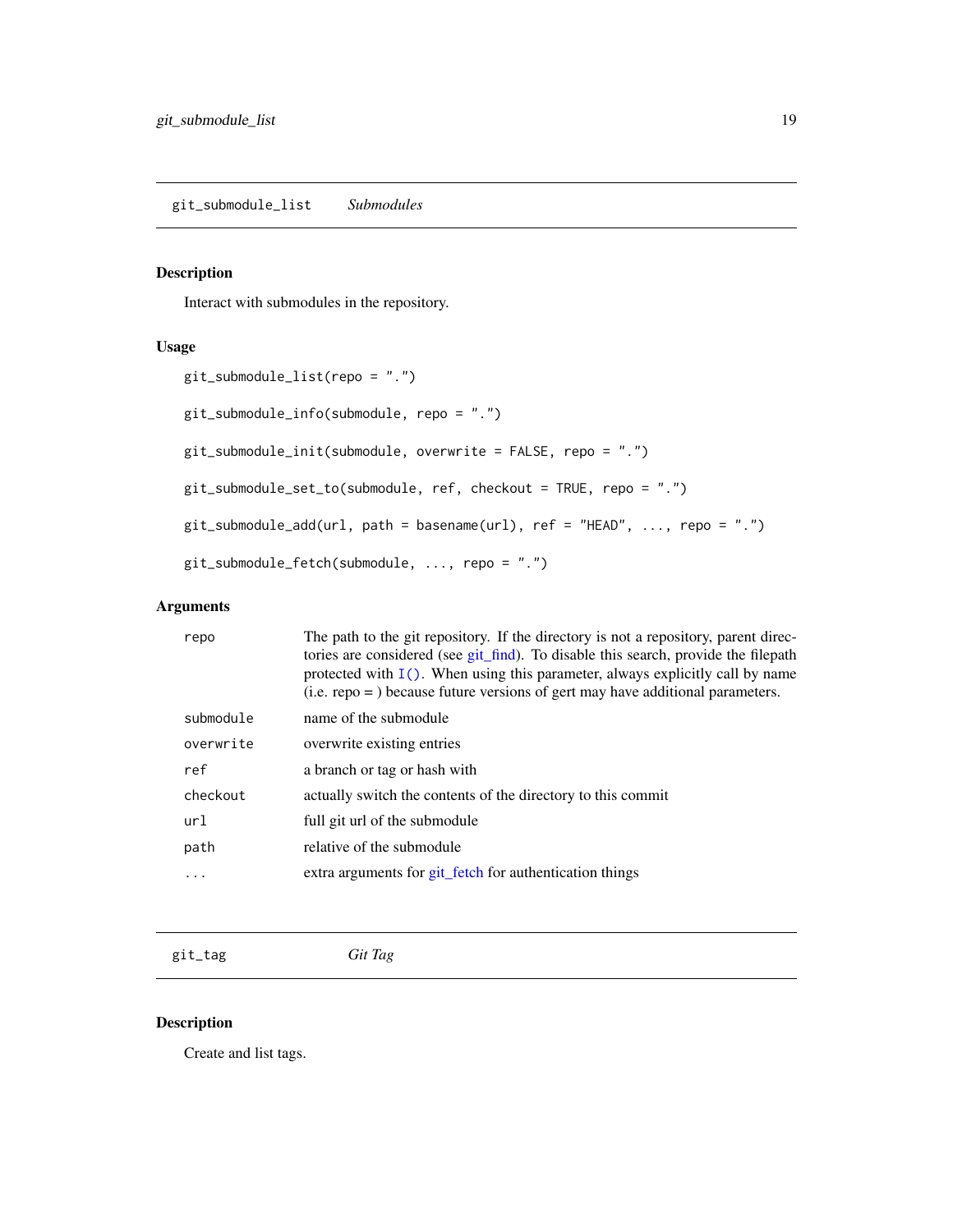### <span id="page-19-0"></span>Usage

```
git\_tag\_list(match = "*", repo = ".")git_tag_create(name, message, ref = "HEAD", repo = ".")
git_tag_delete(name, repo = ".")
git_tag_push(name, ..., repo = ".")
```
#### Arguments

| match     | pattern to filter tags (use $\star$ for wildcard)                                                                                                                                                                                                                                                                                                   |
|-----------|-----------------------------------------------------------------------------------------------------------------------------------------------------------------------------------------------------------------------------------------------------------------------------------------------------------------------------------------------------|
| repo      | The path to the git repository. If the directory is not a repository, parent direc-<br>tories are considered (see git_find). To disable this search, provide the filepath<br>protected with $I()$ . When using this parameter, always explicitly call by name<br>$(i.e.$ repo = $)$ because future versions of gert may have additional parameters. |
| name      | tag name                                                                                                                                                                                                                                                                                                                                            |
| message   | tag message                                                                                                                                                                                                                                                                                                                                         |
| ref       | target reference to tag                                                                                                                                                                                                                                                                                                                             |
| $\ddotsc$ | other arguments passed to git push                                                                                                                                                                                                                                                                                                                  |
|           |                                                                                                                                                                                                                                                                                                                                                     |

# See Also

```
Other git: git_archive, git_branch(), git_commit(), git_config(), git_diff(), git_fetch(),
git_merge(), git_rebase(), git_remote, git_repo, git_signature(), git_stash
```
libgit2\_config *Show libgit2 version and capabilities*

# Description

libgit2\_config() reveals which version of libgit2 gert is using and which features are supported, such whether you are able to use ssh remotes.

# Usage

libgit2\_config()

#### Examples

libgit2\_config()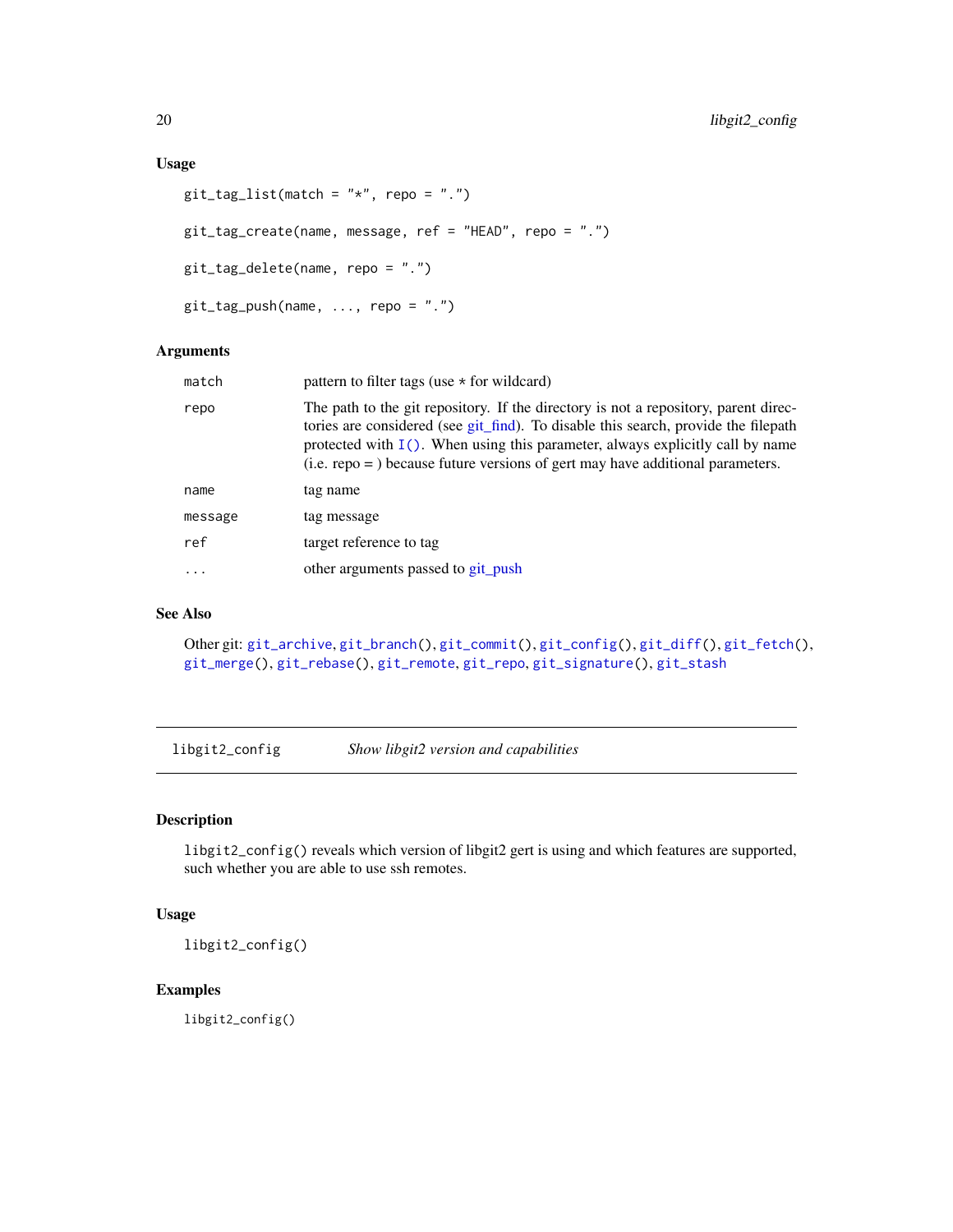# <span id="page-20-0"></span>Description

This function exists mostly to guard examples that rely on having a user configured, in order to make commits. user\_is\_configured() makes no distinction between local or global user config.

#### Usage

```
user_is_configured(repo = ".")
```
# Arguments

repo An optional repo, in the sense of [git\\_open\(\)](#page-12-2).

# Value

TRUE if user.name and user.email are set locally or globally, FALSE otherwise.

# Examples

user\_is\_configured()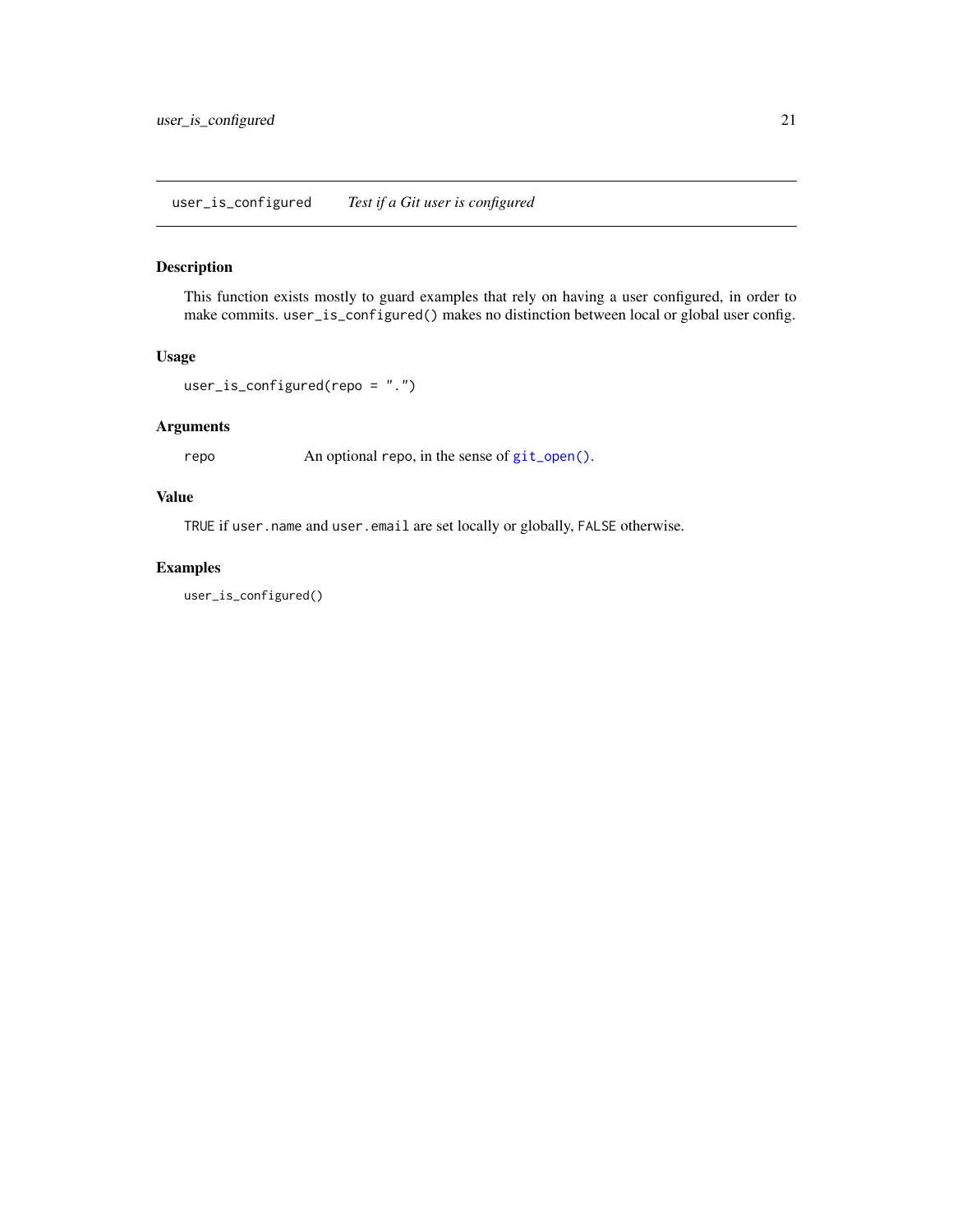# <span id="page-21-0"></span>**Index**

```
∗ git
    git_archive, 2
    git_branch, 3
    git_commit, 4
    git_config, 6
    git_diff, 8
    git_fetch, 9
    git_merge, 11
    git_rebase, 13
    git_remote, 14
    git_repo, 15
    git_signature, 17
    git_stash, 18
    git_tag, 19
askpass, 10
credentials::ssh_key_info, 10
fast-forward, 11
git_add (git_commit), 4
git_ahead_behind (git_rebase), 13
git_archive, 2, 4, 6, 7, 9, 11, 12, 14–18, 20
git_archive_zip (git_archive), 2
git_branch, 3, 3, 6, 7, 9, 11, 12, 14–18, 20
git_branch_checkout (git_branch), 3
git_branch_create (git_branch), 3
git_branch_delete (git_branch), 3
git_branch_exists (git_branch), 3
git_branch_fast_forward (git_branch), 3
git_branch_list, 3
git_branch_list (git_branch), 3
git_branch_move (git_branch), 3
git_branch_set_upstream (git_branch), 3
git_checkout_pull_request, 4
git_cherry_pick (git_rebase), 13
git_clone (git_fetch), 9
git_commit, 3, 4, 4, 7, 9, 11, 12, 14–18, 20
git_commit_all (git_commit), 4
```
git\_commit\_descendant\_of *(*git\_commit*)*, [4](#page-3-0) git\_commit\_id *(*git\_commit*)*, [4](#page-3-0) git\_commit\_info *(*git\_commit*)*, [4](#page-3-0) git\_config, *[3,](#page-2-0) [4](#page-3-0)*, *[6](#page-5-0)*, [6,](#page-5-0) *[9](#page-8-0)*, *[11,](#page-10-0) [12](#page-11-0)*, *[14](#page-13-0)[–18](#page-17-0)*, *[20](#page-19-0)* git\_config\_global *(*git\_config*)*, [6](#page-5-0) git\_config\_global\_set *(*git\_config*)*, [6](#page-5-0) git\_config\_set *(*git\_config*)*, [6](#page-5-0) git\_conflicts *(*git\_commit*)*, [4](#page-3-0) git\_diff, *[3,](#page-2-0) [4](#page-3-0)*, *[6,](#page-5-0) [7](#page-6-0)*, [8,](#page-7-0) *[11,](#page-10-0) [12](#page-11-0)*, *[14](#page-13-0)[–18](#page-17-0)*, *[20](#page-19-0)* git\_diff\_patch *(*git\_diff*)*, [8](#page-7-0) git\_fetch, *[3,](#page-2-0) [4](#page-3-0)*, *[6,](#page-5-0) [7](#page-6-0)*, *[9](#page-8-0)*, [9,](#page-8-0) *[10](#page-9-0)*, *[12](#page-11-0)*, *[14](#page-13-0)[–20](#page-19-0)* git\_fetch(), *[11](#page-10-0)* git\_fetch\_pull\_requests *(*git\_checkout\_pull\_request*)*, [4](#page-3-0) git\_find, *[2](#page-1-0)[–5](#page-4-0)*, *[7,](#page-6-0) [8](#page-7-0)*, *[10](#page-9-0)*, *[12](#page-11-0)[–20](#page-19-0)* git\_find *(*git\_repo*)*, [15](#page-14-0) git\_info *(*git\_repo*)*, [15](#page-14-0) git\_init *(*git\_repo*)*, [15](#page-14-0) git\_log *(*git\_commit*)*, [4](#page-3-0) git\_ls *(*git\_commit*)*, [4](#page-3-0) git\_merge, *[3,](#page-2-0) [4](#page-3-0)*, *[6,](#page-5-0) [7](#page-6-0)*, *[9](#page-8-0)*, *[11](#page-10-0)*, [11,](#page-10-0) *[14](#page-13-0)[–18](#page-17-0)*, *[20](#page-19-0)* git\_merge\_abort *(*git\_merge*)*, [11](#page-10-0) git\_merge\_analysis *(*git\_merge*)*, [11](#page-10-0) git\_merge\_find\_base *(*git\_merge*)*, [11](#page-10-0) git\_merge\_stage\_only *(*git\_merge*)*, [11](#page-10-0) git\_open, [13](#page-12-0) git\_open(), *[21](#page-20-0)* git\_pull, *[14](#page-13-0)* git\_pull *(*git\_fetch*)*, [9](#page-8-0) git\_pull(), *[11](#page-10-0)* git\_push, *[20](#page-19-0)* git\_push *(*git\_fetch*)*, [9](#page-8-0) git\_push(), *[11](#page-10-0)* git\_rebase, *[3,](#page-2-0) [4](#page-3-0)*, *[6,](#page-5-0) [7](#page-6-0)*, *[9](#page-8-0)*, *[11,](#page-10-0) [12](#page-11-0)*, [13,](#page-12-0) *[15](#page-14-0)[–18](#page-17-0)*, *[20](#page-19-0)* git\_rebase\_commit *(*git\_rebase*)*, [13](#page-12-0) git\_rebase\_list *(*git\_rebase*)*, [13](#page-12-0) git\_remote, *[3,](#page-2-0) [4](#page-3-0)*, *[6,](#page-5-0) [7](#page-6-0)*, *[9](#page-8-0)*, *[11,](#page-10-0) [12](#page-11-0)*, *[14](#page-13-0)*, [14,](#page-13-0) *[16](#page-15-0)[–18](#page-17-0)*, *[20](#page-19-0)* git\_remote\_add *(*git\_remote*)*, [14](#page-13-0)